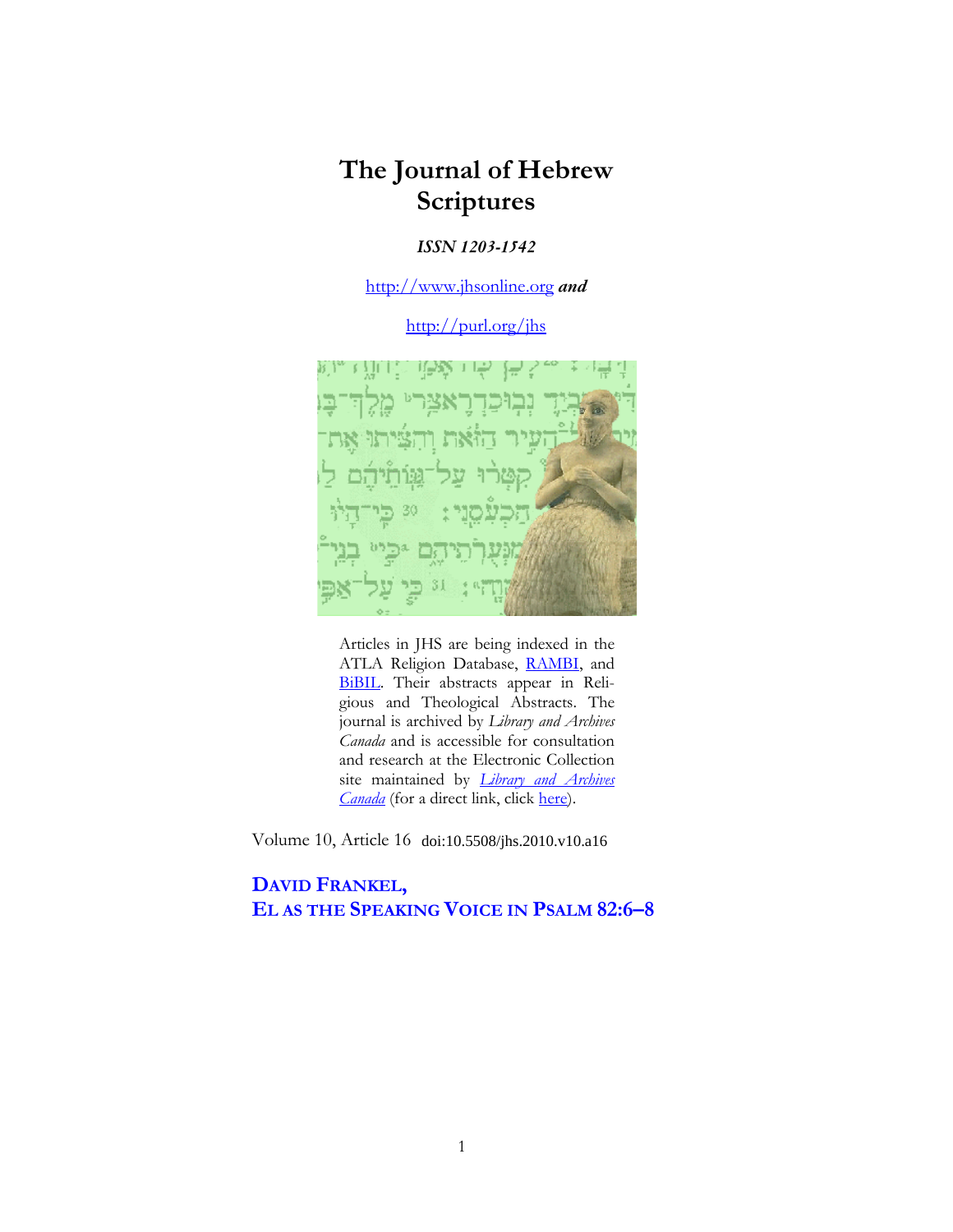## **EL AS THE SPEAKING VOICE IN PSALM 82:6–8**

## DAVID FRANKEL SCHECHTER INSTITUTE OF JEWISH STUDIES

### **READINGS OF PSALM 82 IN CONTEMPORARY SCHOLARSHIP**

It is a commonplace of biblical scholarship to affirm the mythological character of Psalm 82. Most scholars by now agree that the -'!+ that come under divine judgment and are condemned to death in this Psalm are not human leaders, or judges, but divine beings, members of a divine council.<sup>[1](#page-1-0)</sup> In spite of this general consensus, the extent to which the mythology reflected in the Psalm

<span id="page-1-0"></span><sup>\*</sup> I would like to express special thanks to my student, Israel Kamil, who first suggested in a class discussion that El is the speaker in Psalm 82, for allowing me to formulate and develop his suggestion here in my own distinct way.

<sup>1</sup> The traditional interpretation of the convicted Elohim as human judges was defended and promoted by Y. Kaufmann, *The History of Israelite Religion* (4 vols.; Tel Aviv: Bialik and Dvir, 1937–56), 2.707–08, n. 90, and Y.M. Grintz, "Between Ugarit and Qumran (Deut 32:8–9, 43)," *Studies in Early Biblical Ethnology and History* (Jerusalem: Hakibbutz Hameuchad, 1969), 253–54, n. 41. Against these see M. Tsevat, "God and the Gods in Assembly: An Interpretation of Psalm 82," *HUCA* 40 (1969), 123–37^ S.E. Loewenstamm, *The Evolution of the Exodus Tradition* (trans. B.J. Schwartz; Jerusalem: Magnes, 1992), 115—17, n. 68. See also C.H. Gordon, "אלהים in its Reputed Meaning of Rulers, Judges," *JBL* 54 (1935), 139–44, and G. Cooke, "The Sons of (the) God(s)," *ZAW* 76 (1974), 22– 47. H. Niehr, "Götter oder Menschen—eine falsche Alternative: Bemerkungen zu Ps 82," *ZAW* 99 (1987), 94–98, argues that the alternative "gods or human beings" is inadequate since the actions of the gods and of human beings run parallel to one another in ancient thought. Niehr goes on to argue that the gods are being held accountable in verses 6–7 for the corruption of their human worshipers on earth (vv 2-4). This formulation, however, is problematic. There is no reason to assume that the gods themselves are not thought of as personally guilty for the injustices with which they are accused in verses 2–4. If human officials who worship these deities *also* participate in the divine corruption this hardly means that they are the ones who are really being critiqued in verses 2–4, and that the gods are only guilty in the sense that they bear ultimate responsibility. It is further strange that while the Psalm attacks the gods for the corruption of their worshippers, the worshippers themselves go unpunished.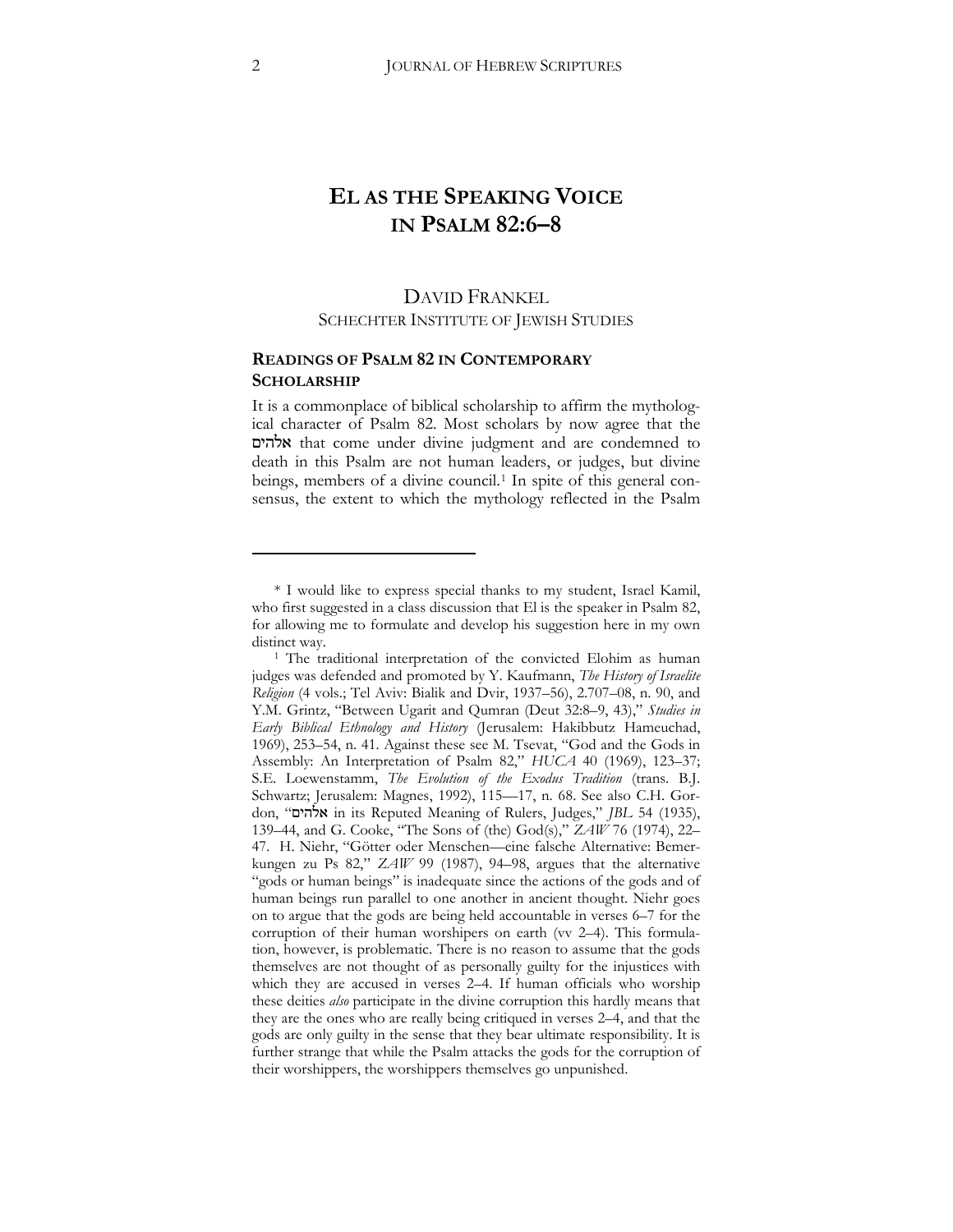diverges from "normative" forms of biblical Yahwism[2](#page-2-0) continues to be debated. Many scholars insist that the Psalm depicts YHWH[3](#page-2-1) as the head of the council. Even though this council is referred to as "the council of El," "it is obvious," affirms E.T. Mullen Jr.,[4](#page-2-2) echoing the conviction of many others, "that it  $(=$  "El") is employed as an epithet of Yahweh and not as the designation of a god of superior rank." The reason that it is considered "obvious" that YHWH is the head of the council is twofold. First, verse 1 clearly states that YHWH "judges," and this is the role that belongs to the head of the council. Second, "El" is a common epithet for YHWH throughout the Hebrew Bible. It is accordingly natural to expect this to be the case in this Psalm as well. Not only do these scholars see YHWH as the head of the council, they also see him as the one who appointed the members of the council to their posts in the first place (v 6), thereby bestowing them their derivative and subordinate authority.[5](#page-2-3) Accordingly, when YHWH condemns the members of the assembly to death in verse 7, he simply reclaims for himself the ultimate authority that was always his.[6](#page-2-4)

Other scholars, in contrast, assign a higher degree of theological heterodoxy (from the canonical point of view) to the Psalm. These scholars have argued, in our view most cogently, that YHWH is *not* depicted in Psalm 82 as the one who presides over the divine assembly as head from the start.[7](#page-2-5) The assembly wherein

<span id="page-2-0"></span><sup>2</sup> By "normative forms of biblical Yahwism" we refer not to what was normative in monarchic Israel, but what was normative for the final editors of the biblical corpus as a whole. For this important distinction see the classic work of M. Smith, *Palestinian Parties and Politics That Shaped the* 

<span id="page-2-1"></span>*Old Testament* (New York: Columbia University Press, 1971).<br><sup>3</sup> It is widely agreed that the first Elohim in v 1 and the one in v 8 must be replaced with YHWH, in accordance with the fact that Psalm 82 is part of the Elohistic collection within the book of Psalms. A recent treatment of this collection is L. Joffe, "The Elohistic Psalter: What, How and Why?" *SJOT* 15 (2001), 142–66. 4 E.T. Mullen Jr., *The Assembly of the Gods: The Divine Council in Canaanite* 

<span id="page-2-2"></span>and Early Hebrew Literature (HSM, 24; Chico, Calif.: Scholars, 1980), 230.

<span id="page-2-3"></span><sup>&</sup>lt;sup>5</sup> G.E. Wright, *The Old Testament Against its Environment* (SBT, 2; London: SCM, 1950), 30-41; A. Rofe, "The Belief in Angels" (Ph.D. dissertation, The Hebrew University, 1969 [repr. Jerusalem: Makor, 1979]), 67–70.

<span id="page-2-4"></span><sup>6</sup> Tsevat, "God and the Gods," 129, 133–34^ M.E. Tate, *Psalms 51–100* 

<span id="page-2-5"></span><sup>&</sup>lt;sup>7</sup> See the recent compelling argumentation of S.B. Parker, "Psalm 82 as Myth and Liturgy," *RB* 102 (1995), 532–59. The basic position was first presented by K. Budde, "Ps 82 6f," *JBL* 40 (1921), 41–42, and later promoted by O. Eissfeldt, "El and Yahweh," *JSS* 1 (1956), 29–30. See also J.D. Levenson, *Creation and the Persistence of Evil* (New York: Harper, 1988), 6–7^ S.E. Loewenstamm, "Nahalat YHWH," *From Babylon to Canaan: Studies in the Bible and its Oriental Background* (Jerusalem: Magnes Press, 1992), 355–59^ M.S. Smith, *The Origins of Biblical Monotheism: Israel's Polytheistic Background and the Ugaritic Texts* (Oxford/New York: Oxford Universi-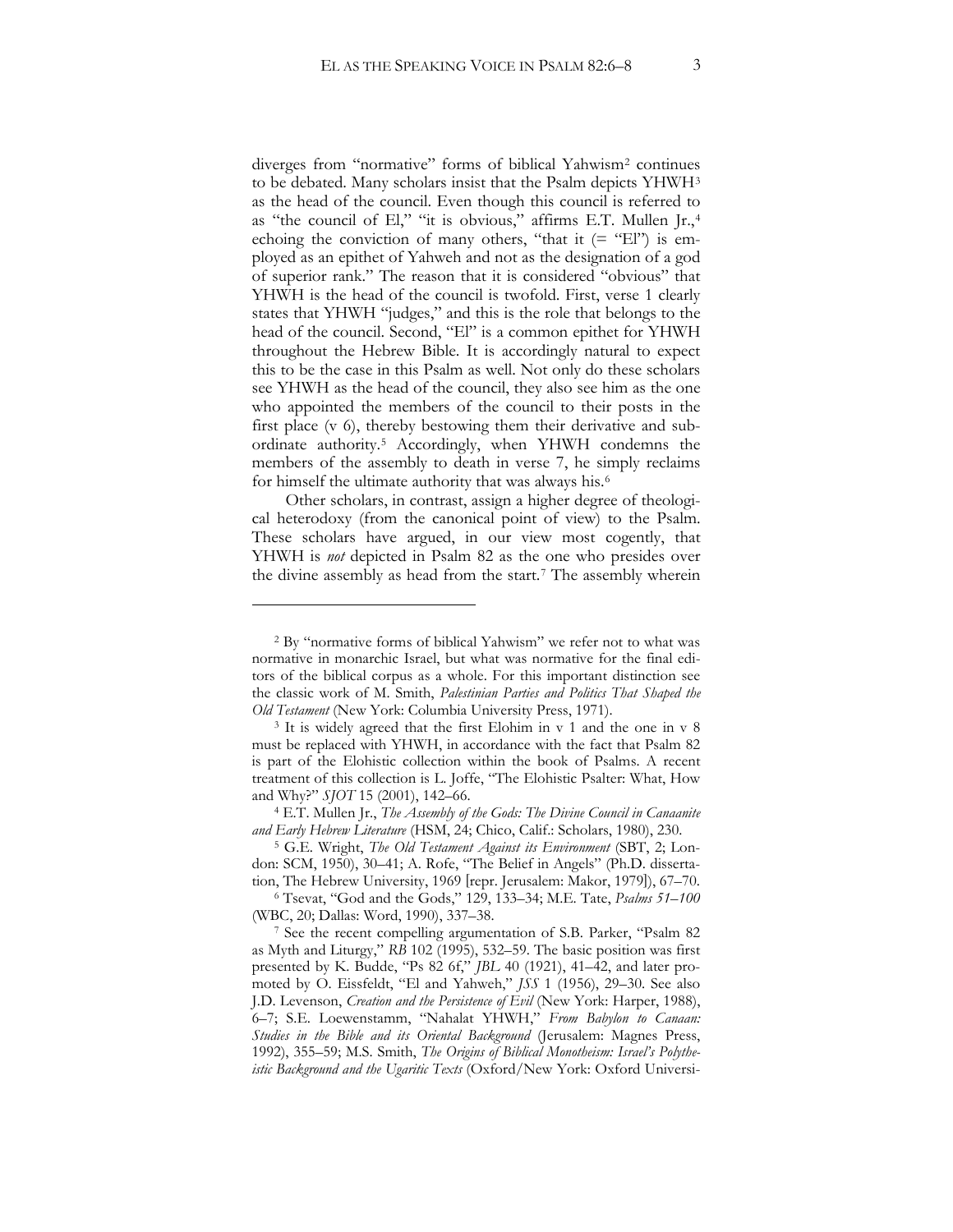YHWH takes his stand in v 1 is not referred to as "the council of YHWH," but as "the council of El." Though El is commonly identified with YHWH in most of the Bible, there are instances where their distinct identities are preserved, most notably in Deut 32:8–9.[8](#page-3-0) This Psalm would seem to be another such instance, since it would have been much more natural to state "YHWH stands in *his* council." What is more, the one who presides as head of legal proceedings, which is what the Psalm clearly depicts, is generally presented as seated, while the litigants stand before him.[9](#page-3-1) YHWH, however, is said in v 1 to *stand*, not sit. Also, YHWH is situated not in front of the council, but *in the midst of* the council.[10](#page-3-2) These formulations most naturally imply that YHWH is a litigant or accuser in the ensuing legal exchange.<sup>[11](#page-3-3)</sup>  $\overline{w}$  in v 1 may thus have the significance

<span id="page-3-0"></span>8 Following the reading למספר בני אל. For an extensive analysis see Loewenstamm, "Nahalat YHWH," 343–55.

<span id="page-3-1"></span><sup>9</sup> See the full documentation of the evidence in Parker, "Psalm 82 as Myth and Liturgy," 535–38. See also B. Gemser, "The RIB- or Controversy-Pattern in Hebrew Mentality," M. Noth and D.W. Thomas (eds), *Wis*dom in Israel and in the Ancient Near East (VTSup, 3; Leiden: Brill, 1955), 123.<br><sup>10</sup> The term **בקרב** implies that they are standing together. Note in

<span id="page-3-2"></span>comparison, e.g., Isa 43:26: חובירני, נשפטה and Isa 50:8:

קרוב מצדיקי מי יריב אתי *נעמדה יחד*, מי בעל משפטי יגש אלי

<span id="page-3-3"></span><sup>11</sup> For the heavenly accuser standing next to the accused in the divine council cf. Job 1:6; 2:1; Zech 3:1–8. There is a clear distinction in these texts between the heavenly accuser and the high Judge, YHWH. See P.L. Day, *An Adversary in Heaven: satan in the Hebrew Bible* (HSM, 43; Atlanta: Scholars, 1988). In our Psalm, YHWH takes the role of advocate of the exploited peoples amongst the nations, whose cases were not properly dealt with by the gods. As advocate for the people, he is accuser of the gods who have mistreated them. See J. Sawyer ("What Was a Mosia"?"  $VT$  15 (1965), 475–86) who argues that the **מושיע** was at root a legal advocate, that his main tool was verbal contention, and that he played a role in both earthly and heavenly contexts as counterpart to the  $\n *v*$ . Scholars have often pointed out that the prophet frequently plays the role of legal accuser and contender in relation to Israel. See e.g., J. Limburg, "The Root ': and the Prophetic Lawsuit Speeches," *JBL* 88 (1969), 291– 304. Thus, the prophetic sounding chastisements of verses 2–4 in Psalm 82 (cf. e.g., Isa 1:17, 23; Zech 7:9–10) accord perfectly well with the role of the accuser. Instructive for an understanding of Ps 82:1 in this context is 1 Sam 12:7, where Samuel accuses the Israelites of misconduct in asking for a king, saying,

#### ועתה *התיבצו ואישפטה איתכם* לפני ה' את כל צדקות ה' אשר עשה אתכם ואת אבותיכם

Here we find Samuel calling the Israelites to *stand with him in judgment before the Lord*, and then proceeds to chastise the people for their failures. Similarly, in Ps 82:1, YHWH stands in judgment with the council of El and chastises them for their failures. As we shall argue below, implicitly, this ': with the gods in which YHWH represents the people, is brought

-

ty, 2001), 156–57. H.J. Zobel, "*३ljwn*," *TDOT* 9:128–29.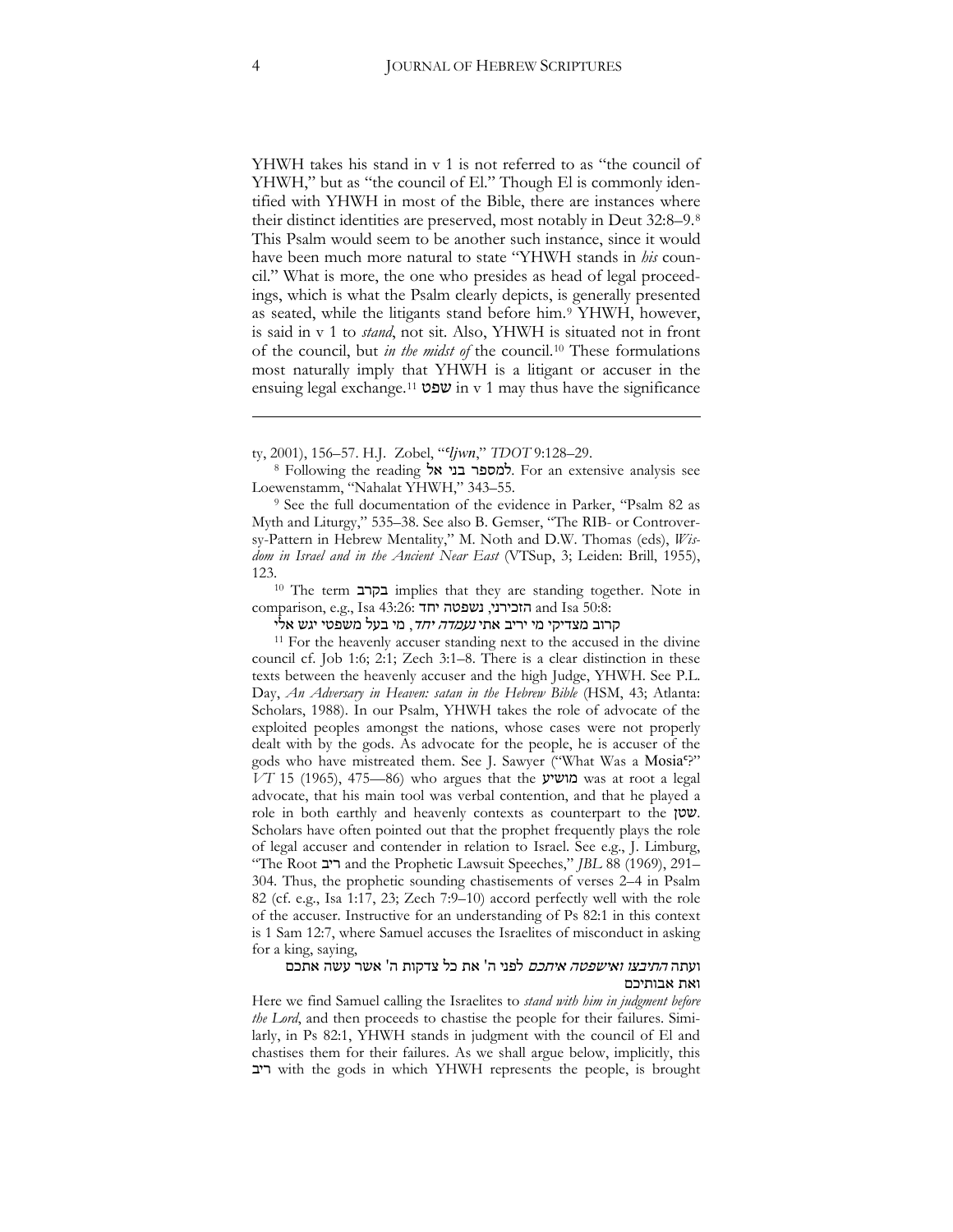of "accuse," "rebuke," or "contend with"[12](#page-4-0) and this accords precisely with the action depicted in verses 2–4. Again, if YHWH were the head of the council from the very beginning there would be little new in the call of v 8 that YHWH take up rule of the world. Verse 8 takes on much more force and significance if it is assumed that YHWH has not, as of yet, been ruler of the universe. Finally, Parker has astutely pointed to comparable instances where accusations of failure in executing judicial responsibilities brought against the regnant authorities are promoted specifically by contenders to the throne.[13](#page-4-1) The implication of this is that when YHWH accuses the gods of injustice and corruption in verses 2–4, he does so not from a position of the highest authority, but from one of clearly limited rank.

Undeniably, this second reading of the Psalm elicits a much greater sense of mythological tension than the first. Since the assembly does not bear YHWH's name, he is not necessarily conceived of as the one who first established it, and his supreme authority is thus not thought of as primordial. YHWH first

<u>.</u>

<span id="page-4-0"></span>before El, just as Samuel's 'וביב is brought before YHWH.<br><sup>12</sup> Parker, "Psalm 82 as Myth and Liturgy," 536, takes  $\psi$  in v 1 in the sense of "to charge with, accuse of, injustice" though he does not cite supporting evidence for this meaning. We might point to the parallel between &6< and %)' in Isa 11:3–4, recalling that reproof or accusation is part of the connotation of "יכח. We could also render  $\omega$ in Ps 82:1 a bit more broadly as "contend." Note that the verb שפט is parallel to the verb יתום, ריבו אלמנה Isa 1:17, שפטו יתום, שפטו דיבו אלמנה. The call of the prophet is for contending on behalf of the orphan and widow. We would particularly point to Isa 3:13–15,

נצב לריב ה', ועמד לדין עמים (עמו). ה' במשפט יבוא, עם זקני עמו ושריו, ואתם בערתם הכרם, גזלת העני בבתיכם. מלכם (=מה לכם) תדכאו עמי, ופני עניים תטחנו

In this passage YHWH stands together with the elders of Israel as plain- $\text{diff}$  (נצב לריב... עם), and contends with them on behalf of the people for abusing their administrative status to exploit the downtrodden of society. (The contention is also referred to with the words  $\forall$ לדין עמו LXX], which obviously does not mean to give a verdict, which is lacking in the text, but to contend on behalf of the exploited people [cf. Deut 32:36; Ps 54:3]). This, of course, is exactly parallel to the situation in our Psalm, where YHWH stands amidst the council in order to contend with them, or testify against them, on behalf of the exploited people of the world, whose cause he champions. We might also consider the possibility of repointing &6<' to the *niph३al*. This would also carry the meaning "enter into controversy, plead" (BDB 1048). This suggestion may draw support from the fact that this form is used in conjunction with "standing together" in 1 Sam 12:7 and Isa 43:26; 50:8. However, in light of the anal-

<span id="page-4-1"></span>ysis given above, this procedure may be unnecessary. 13 Parker, "Psalm 82 as Myth and Liturgy," 543–48. Parker cites the case of Absalom in 2 Sam 15:1–6, and of Yassub, who calls on his father Kirta to give him his throne after accusing him of neglecting his task of promoting the cases of the disadvantaged (*KTU* 1.16 VI).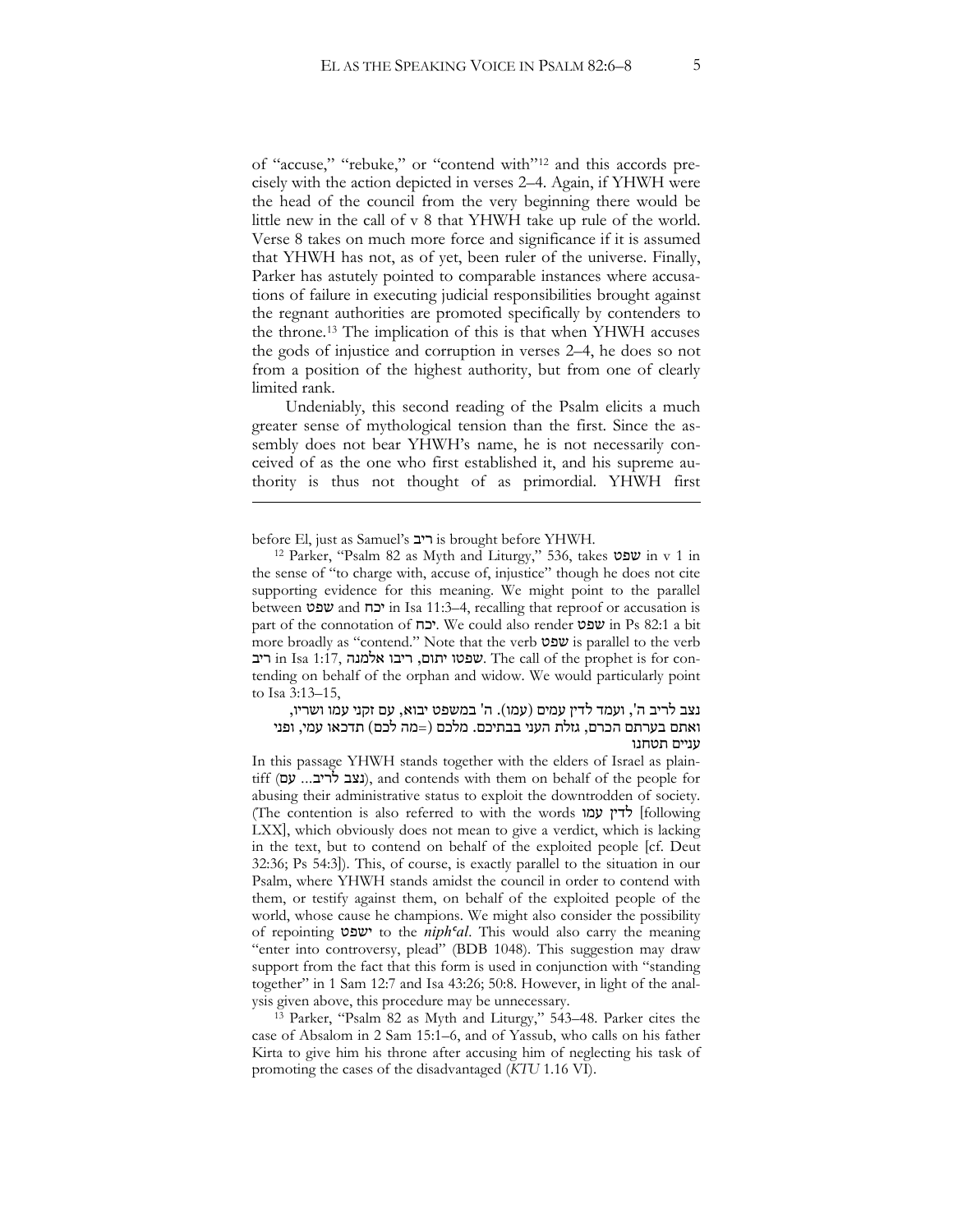progresses toward world supremacy at a rather advanced point in time, when he finally decides to condemn the gods of the nations to death, after they have shown themselves to be irreparably corrupt. What is more, the complete rise of YHWH to world supremacy is still pending, and is not completely accomplished within the temporal framework of the Psalm. This is why the Psalmist calls upon YHWH in v 8 to at long last carry out his verdict, kill the gods, and finally take charge of the chaotic world.

Yet, even for those who recognize that YHWH and El are not identified in the Psalm, El still plays no active role in the drama of the Psalm.[14](#page-5-0) El is regarded by many of these scholars as completely ignored. YHWH condemns to death what is for all intents and purposes a headless pantheon.[15](#page-5-1) The sole mention of El within the

<span id="page-5-0"></span><sup>14</sup> The main exception to this rule is Eissfeldt ("El and Yahweh," 29– 30), who suggests that El is the speaker in vv 2–7, and the Psalmist the speaker in vv 1, 8. However, as noted by Loewenstamm ("Nahalat YHWH," 355), this position cannot be accepted. The analysis leaves the role of YHWH in vv 1 and 8 totally unaccounted for. If El is the sole speaker, how do we explain that it is YHWH who is said to stand and judge in v 1? Furthermore, why in v 8 does the Psalmist call upon YHWH rather than El to rule the world? A more nuanced exposition that seems close to that of Eissfeldt is adopted by M. Fishbane, *Biblical Myth and Rabbinic Mythmaking* (Oxford: Oxford University, 2003) 75, n. 26. Fishbane suggests that behind the first Elohim in v 1 lay an original El, and that the mythological "residue" of the original Psalm is newly adapted to Yahwism both in the alteration to Elohim in v 1, and the appeal to YHWH in v 8. This approach also encounters difficulty. First, the purportedly original  $\forall x$  is jarring. One would expect בעדתו or the like. Second, the decision to see an original El behind the Elohim of v 1 and an original YHWH behind the Elohim of v 8 is arbitrary. One would

<span id="page-5-1"></span>expect the same original to lie behind both. 15 Parker, "Psalm 82 as Myth and Liturgy," 552: "carefully omitting any direct reference to the high god"; F-L. Hossfeld and E. Zenger, *Psalms* 2: *A Commentary on Psalms 51–100* (Hermeneia; Minneapolis: Fortress, 2005), 332–33: "the psalm immediately evokes the traditional Canaanite idea of a hierarchical assembly of the gods in which El sits on his throne surrounded by gods as his heavenly council… It is true that this idea is present here only to the extent that it can serve to profile the role of the God of Israel in contrast to the other gods. Hence nothing is said about El, the president of the gods, as an independent figure." With reference to the statement of the Psalm in v 6 Hossfeld and Zenger remark: "The psalm leaves vague who had given them those instructions. It seems to us that this is deliberately left open in order to exclude the idea that it had been done by an "El Elyon" who, as a god superior to the God of Israel, conducts, or once conducted, the governance of the world" (Hossfeld and Zenger, *Psalms 2*, 335). Loewenstamm, "Nahalat YHWH," 356: "The "assembly of 'el", therefore, refers to a pantheon which was considered to be headed and sired by <sup>2</sup>el. This ancient conception supplies an impressive backdrop for the confrontation between YHWH and the other gods. However, the substantiality of  $\textdegree$ el is weakened already in v 1. As noted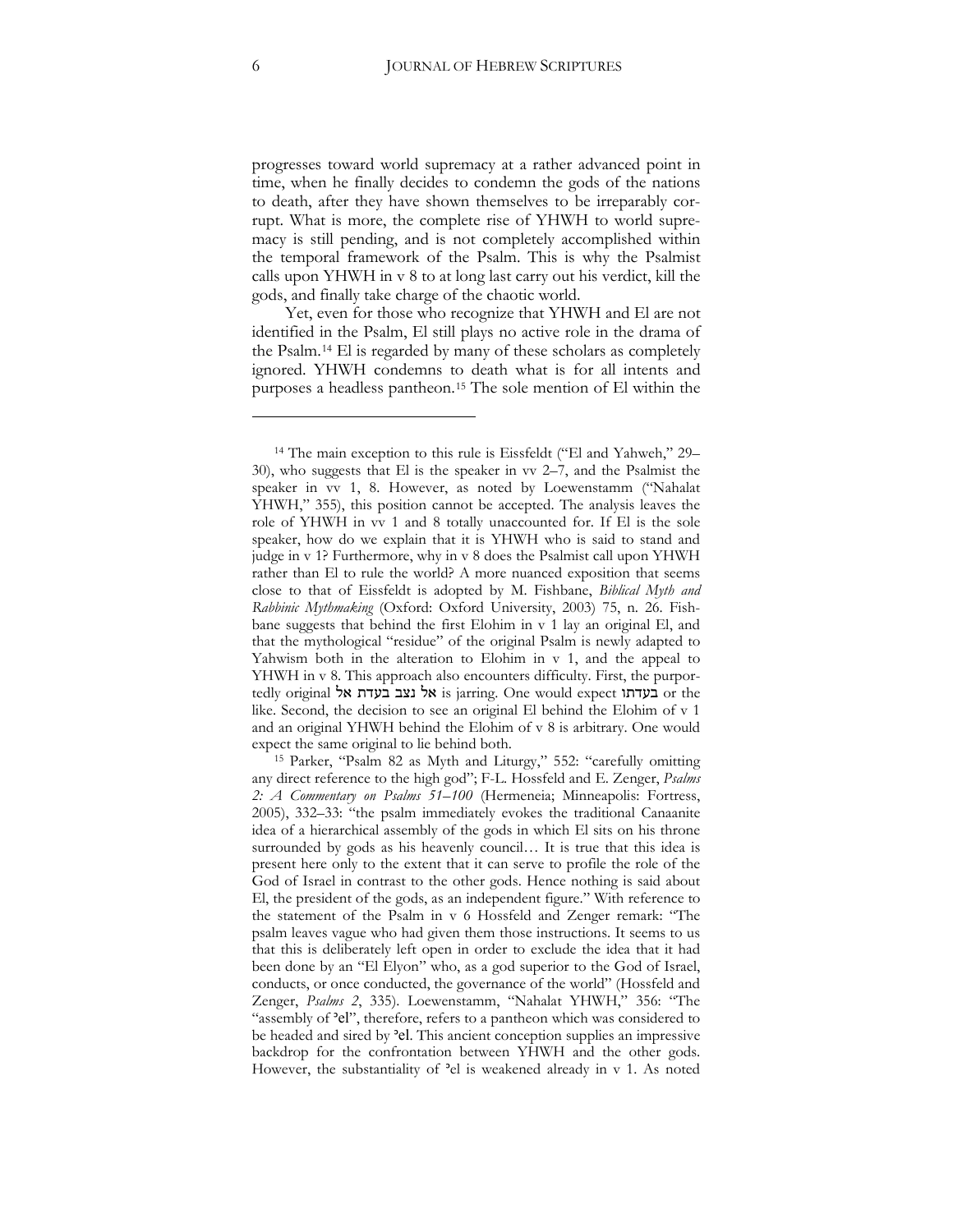phrase "council of El" is seen as a fossilized literary relic of an old Canaanite conception. It is adopted for the purposes of speaking about the pantheon, not El. This, it is often assumed, reflects the late, monotheistic orientation of the author of the Psalm, whose theological outlook is, in spite of the heightened mythology, deemed closely akin to that of Second Isaiah.[16](#page-6-0) The recognition of the gods of the nations could just barely be ceded, and this with exclusive regard to the ancient past. No such recognition could be countenanced with respect to a deity that was deemed superior in rank to YHWH. Thus, in spite of the heightened sense of mythological tension reflected in this reading of the Psalm, it still sees YHWH as the sole supreme deity, and the sole champion of justice. All the other gods of the world are both corrupt and nameless. YHWH exhibits his supremacy not only by advocating justice as accuser and prosecutor of the gods (verses 2–4), but also by pronouncing their death sentence as high judge (verses 6–7). The assumption of the Psalm, in this reading, is that YHWH, as supreme deity, is the only one with the power to destroy all the other gods of the council. El, who is, technically speaking, the head of the council, is completely ignored, removed from the drama, treated as if he didn't exist.

#### **SCHOLARLY PRECONCEPTION OF THE SILENCE OF EL**

In the following paragraphs we will argue that the above reading of Psalm 82 does not adequately account for the peculiarities in the text. In our view, these are best accounted for by the assumption that El, far from being a literary relic, or a shadowy figure, plays a prominent role next to YHWH in the drama of the Psalm. While YHWH is the speaker, who plays the role of prosecutor of the gods and advocate of the exploited in vv 2–4, El is the speaker, who plays the role of high judge in vv 6–8. It is El who appointed the deities to his council  $(v_0)$ , and it is he who finally condemns them to death (v 7). Most important, it is El who calls upon YHWH at the end of the Psalm to rule the world in place of the gods, bestowing upon YHWH the inheritances of those gods he

1

above, 'el himself is not described as being present and the only mention of his name is with respect to the pantheonic appellation. This weakness befits an ancient godhead whose only place is in the realm of speculative theological thought." Smith, *The Origins of Biblical Monotheism*, 48: "One biblical text that presents Yahweh in an explicit divine council scene does not cast him as its head (who is left decidedly mute or undescribed, probably the reason why it survived the later collapsing of the different tiers)."

<span id="page-6-0"></span><sup>&</sup>lt;sup>16</sup> Parker, "Psalm 82 as Myth and Liturgy," 555; Hossfeld and Zenger, *Psalms 2*, 335–36^ H-W Jüngling, *Der Tod der Götter: Eine Untersuchung zu*  Psalm 82 (SBS, 38; Stuttgart: Verlag Katholisches Bibelwerk, 1969), 77–80. For a more nuanced analysis of the theological attitude of the Psalm with regard to the gods of the nations see Loewenstamm, "Nahalat YHWH," 355–59.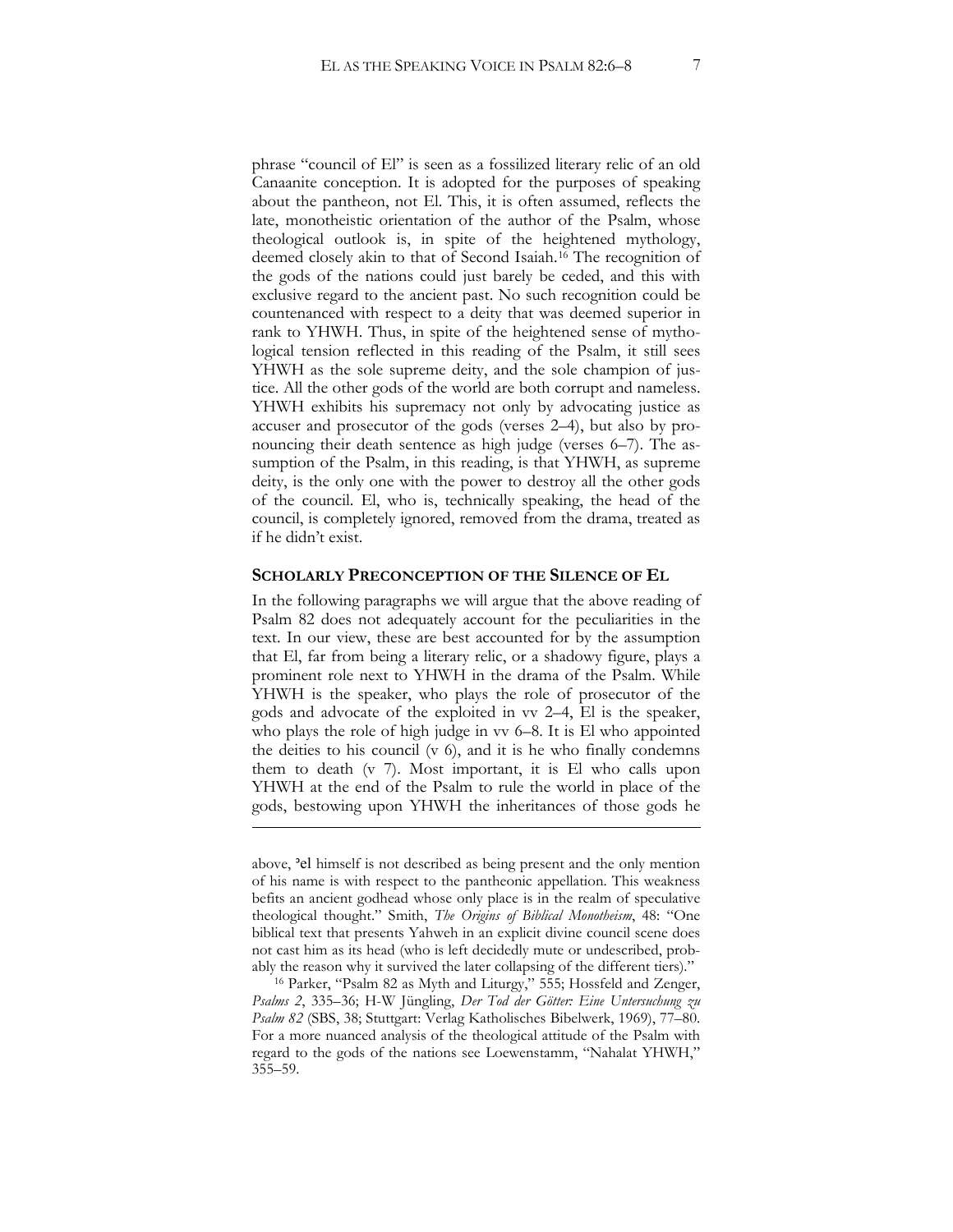just condemned (v 8). The Psalm depicts El as the deity of the highest rank, with YHWH as his new appointee to the world. In sum, the Psalm reflects a theology that is much more divergent from normative forms of biblical Yahwism than has hitherto been recognized. It certainly lies at a great theological distance from the thoroughgoing monotheism of Second Isaiah.

The idea that El could be an actual speaker in Psalm 82 has probably never even been seriously contemplated because it is so unorthodox for the Hebrew Bible from a canonical perspective. Yet we are not discussing here how the text was understood by those who placed it in the biblical book of Psalms, but what it meant in its original historical context. Once it is already conceded that the text, in its original context, went so far as to maintain a distinction between YHWH and El, there seems little reason to exclude the possibility that El was a real and active character in the text's drama.

Supposedly, El cannot possibly be a speaker since he is never directly referred to. These are the words of S.B. Parker:

The weight of this evidence leads to the conclusion that the language of v 1, together with the context of vv 2–4, indicates that God is not here presiding over the divine assembly as judge, but rather stands among the gods to pronounce a charge of injustice. There is—tactfully—no direct reference to the president of the assembly. (On the other hand, all modern historians of West Semitic religion recognize within the designation of the divine assembly  $\lceil \frac{c}{dt-1} \rceil$  and the pantheon  $\lceil \frac{b}{m} \rceil$   $\frac{c}{m}$  v 6] two terms for old high gods [El and Elyon]).[17](#page-7-0)

On the one hand, Parker claims that the author tactfully refrains from making direct reference to the president of the assembly, El. On the other hand, he maintains that all *modern historians* recognize the references to El and Elyon as old high gods. Yet, if modern historians can recognize this, why couldn't the ancient reader? If the original author indeed sought to avoid reference to El, why did he not use a more neutral term for the council, such as קהל קדושים, or the like? It seems to us that in using the term  $\forall x$  the author made unabashed reference to El. The use of the term  $\forall x$ makes El's presence in the courtroom self evident. If, as Parker correctly maintains, YHWH stands among the gods of El's council in verses 2–4 as prosecutor to pronounce a charge of injustice on behalf of the exploited ( $w$ ישפ $v$ ), the clear connotation is that this is done in the hearing of El, the openly acknowledged judge and president of the assembly. There is therefore no reason to exclude the possibility that El, upon hearing the accusations, might pronounce

<span id="page-7-0"></span> $\ddot{\phantom{a}}$ 

<sup>17</sup> Parker, "Psalm 82 as Myth and Liturgy," 538.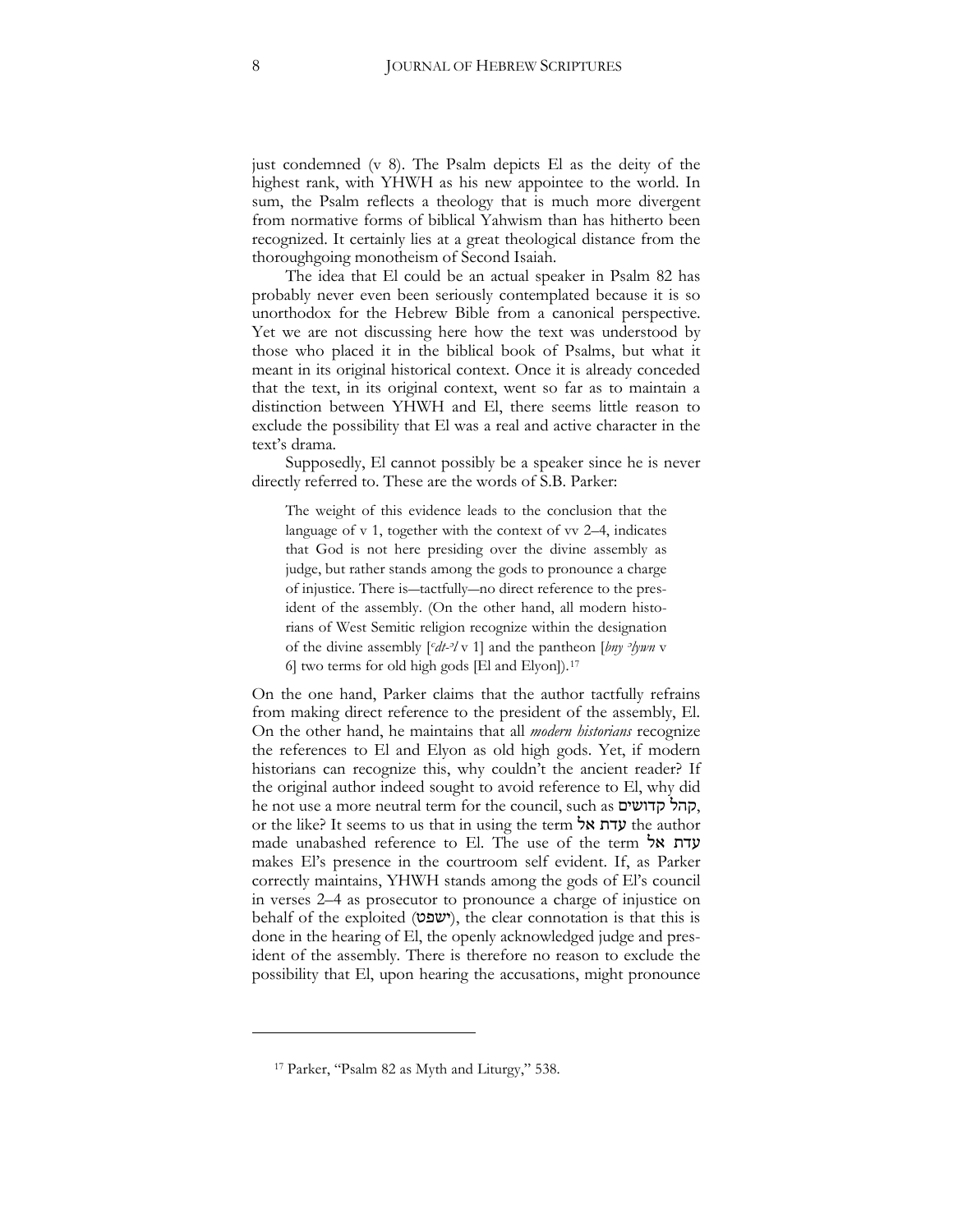his verdict in the subsequent verses.[18](#page-8-0) This, in our view, is exactly what is presented in vv 6–8.

### **VERSES 6–8: EL'S VERDICT AND APPOINTMENT OF YHWH**

The key to our interpretation of Psalm 82 lies in a reevaluation of v 8: "Arise, O YHWH, rule the earth, for you shall inherit all the nations." This verse is universally understood as a liturgical "petition," or supplication, in which the congregation of worshippers pleads to YHWH to rule the world.[19](#page-8-1) The interpretation accords with the rather common usage of "Arise," or the like, as the beginning of a petition in Psalms of Complaint.[20](#page-8-2) Of course, since it is assumed that YHWH is the speaker in vv 6–7, a different speaker must be posited for v 8, where YHWH is addressed, and this would most naturally be the liturgical community offering a petition. It should immediately be noted, however, that other than the assumption that vv 6–7 are spoken by YHWH, there is no other reason to posit a change of speaker in v 8. If we were to assume that the speaker in vv 6–7 is El rather than YHWH, v 8 could follow as the essential conclusion to the unified speech of a single speaker. In v 7 El declares that the gods shall "fall," and in v 8 he declares that YHWH shall "arise" in their place.

The understanding of v 8 as a petition does not really fit naturally into the context or genre of Psalm 82. As we have noted, the petition belongs to the Songs of Complaint, whether individual or national. The complaints in the Psalms depict distress and anguish. In that context, a desperate supplication for aid is voiced. Yet Psalm 82 is hardly a Song of Complaint. There is no atmosphere of distress or anguish in it. The Psalm is a visionary report of a mythological drama in heaven.[21](#page-8-3) It depicts a trial against the gods of the

<span id="page-8-0"></span><sup>18</sup> We may well compare the role of YHWH as advocate on behalf of the exploited peoples before El to the role of Baal as advocate on behalf of the distressed kings, Daniel and Keret, before El in Ugaritic literature. On this aspect of Baal's figure see F.M. Cross, *Canaanite Myth and Hebrew Epic* (Cambridge: Harvard University, 1973), 177–80.<br><sup>19</sup> See the typical definition of E.S. Gerstenberger, *Psalms, Part 2, and* 

<span id="page-8-1"></span>Lamentations (FOTL, 15; Grand Rapids/Cambridge: Eerdmans, 2001), 529: "Petition (Bitte). The central element of all complaints, in which the suppliant asks for divine help… All other elements of complaint (Invocation; Affirmation of Confidence; Complaint Element) support the petition, the complementary element of which is the imprecation." 20 See H. Gunkel and J. Begrich, *Introduction to Psalms: The Genres of the* 

<span id="page-8-3"></span><span id="page-8-2"></span>Religious Lyric of Israel (MLBS; Macon: Mercer University, 1998), 90. Gunkel and Begrich place the petition amongst the Complaint Songs, and compare our verse with: Pss 9:20; 10:12; 44:27; 74:22; 94:2; and Jer 2:27. Tate (*Psalms 51–100*, 339) places the petition with the lament and cites Pss 3:8; 7:7; 9:20; 10:12; 44:27; 74:22.<br><sup>21</sup> Tsevat, "God and the Gods," 131–32.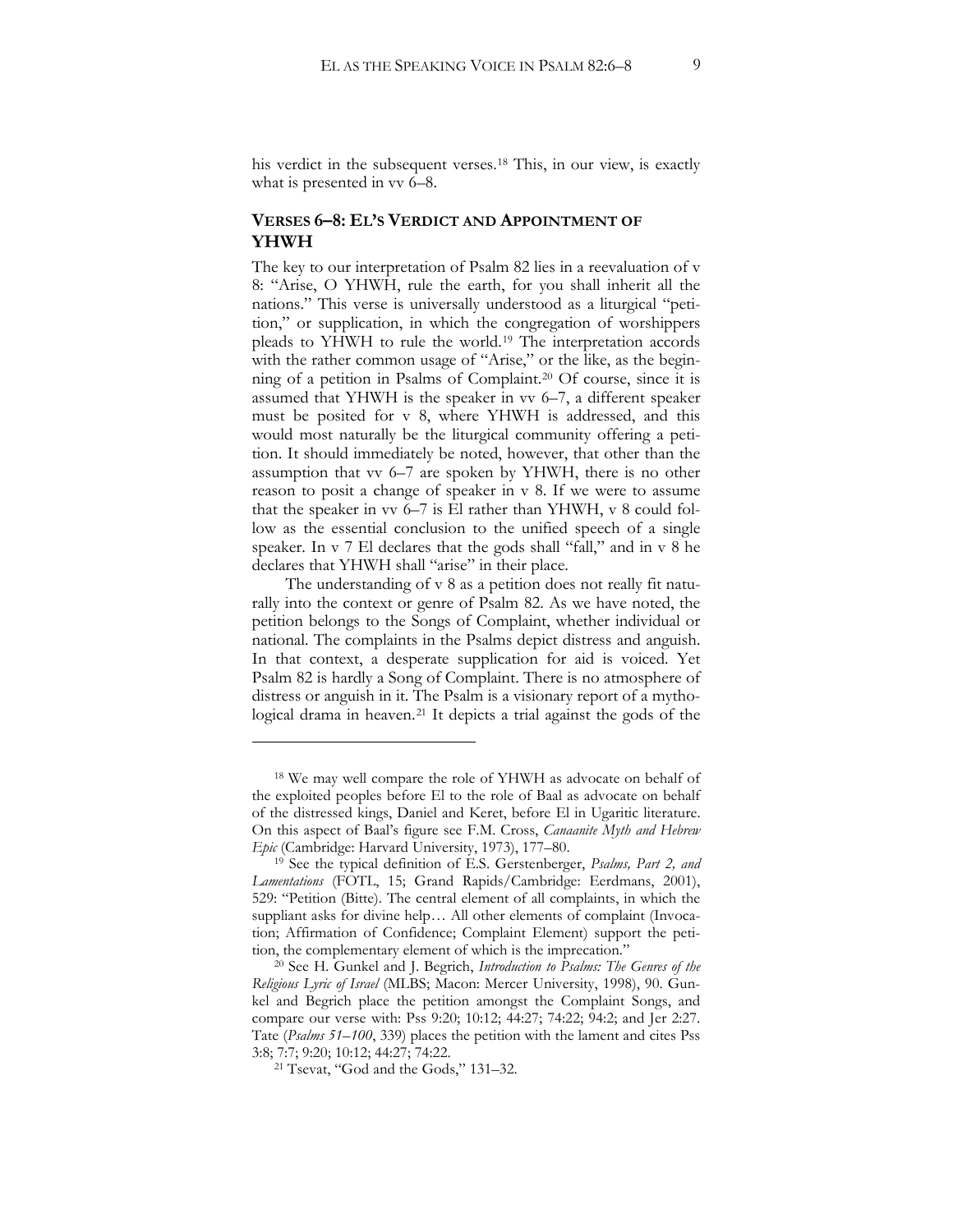nations, in which these foreign gods are condemned to death. The trial is reported in a spirit of confidence and assurance. The only ones who are in distress within the context of the drama of the Psalm are the poor and exploited individuals within the foreign nations on earth. The gods of the nations have been negligent in their legal duties, and have allowed corruption to reign in their realms. Yet there is no distress in this for the "liturgical community," the people of Israel, whose God is the single divine champion of social justice. Why, then, would Israel offer a distressed plea that YHWH save the downtrodden and unfortunate of the other nations?[22](#page-9-0)

Many scholars assume that the Psalm reflects the situation of the Israelites following the exile and the destruction of the Temple[.23](#page-9-1) The exiled Israelites found themselves humiliated, subjected to the scorn of dominant nations who prided themselves on their visibly powerful gods. Israel's own deity, YHWH, appeared weak and powerless in comparison to these great deities. How could Israel persist in faith in light of these realities? This, then, is the distress which the Psalm addresses. To this question of faith our Psalm "attempts a radical answer: the God who is apparently the loser is in fact the one true God."[24](#page-9-2) The Psalm, however, gives no indication that the Temple has been destroyed or that Israel has been exiled. YHWH does not plead with the gods of the nations in vv 2–4 on behalf of the restoration of Israel as a nation, or on behalf of suffering exiles. Rather, he admonishes the gods of the nations for their exploitation of their own poor and downtrodden (vv 2–4). The crimes of the gods concern social justice within their own realms, and have nothing to do with political aggression against Israel as a nation. Indeed, Israel as a nation is never mentioned, and there is never a call for national restoration. Nor is there any indication that the orphans and poor people who YHWH pleads for were, as Parker suggests,[25](#page-9-3) Judean exiles. There is no

 $\ddot{\phantom{a}}$ 

<span id="page-9-0"></span><sup>22</sup> Jüngling (*Der Tod der Götter*, 80) finds in the Psalm's concern for justice outside of Israel a type of universalism that links it with Second Isaiah. It is important, however, to note that the Psalm actually reflects an extreme version of nationalism. It seeks to have all the territories of the nations annexed to Israel, the national "inheritance of YHWH"! This idea is thoroughly alien to the eschatological outlook of Second Isaiah. See A. Rofe, *Introduction to the Literature of the Hebrew Bible* (JBS, 9; Jerusalem: Simor, 2009), 305–6.

<span id="page-9-2"></span><span id="page-9-1"></span><sup>&</sup>lt;sup>23</sup> Parker, "Psalm 82 as Myth and Liturgy," 555-56; Hossfeld and Zenger, *Psalms 2*, 332; 335–36; Tate, *Psalms* 51–100, 333–34. The dating of the Psalm to the exilic or post-exilic period goes hand in hand with the interpretation of the Psalm as monotheistic. The emergence of monotheism in Israel is usually connected in one way or another to the exilic period. Thus, if the Psalm is monotheistic it must be exilic. 24 Hossfeld and Zenger *Psalms 2*, 336.

<span id="page-9-3"></span><sup>25</sup> Parker, "Psalm 82 as Myth and Liturgy," 556.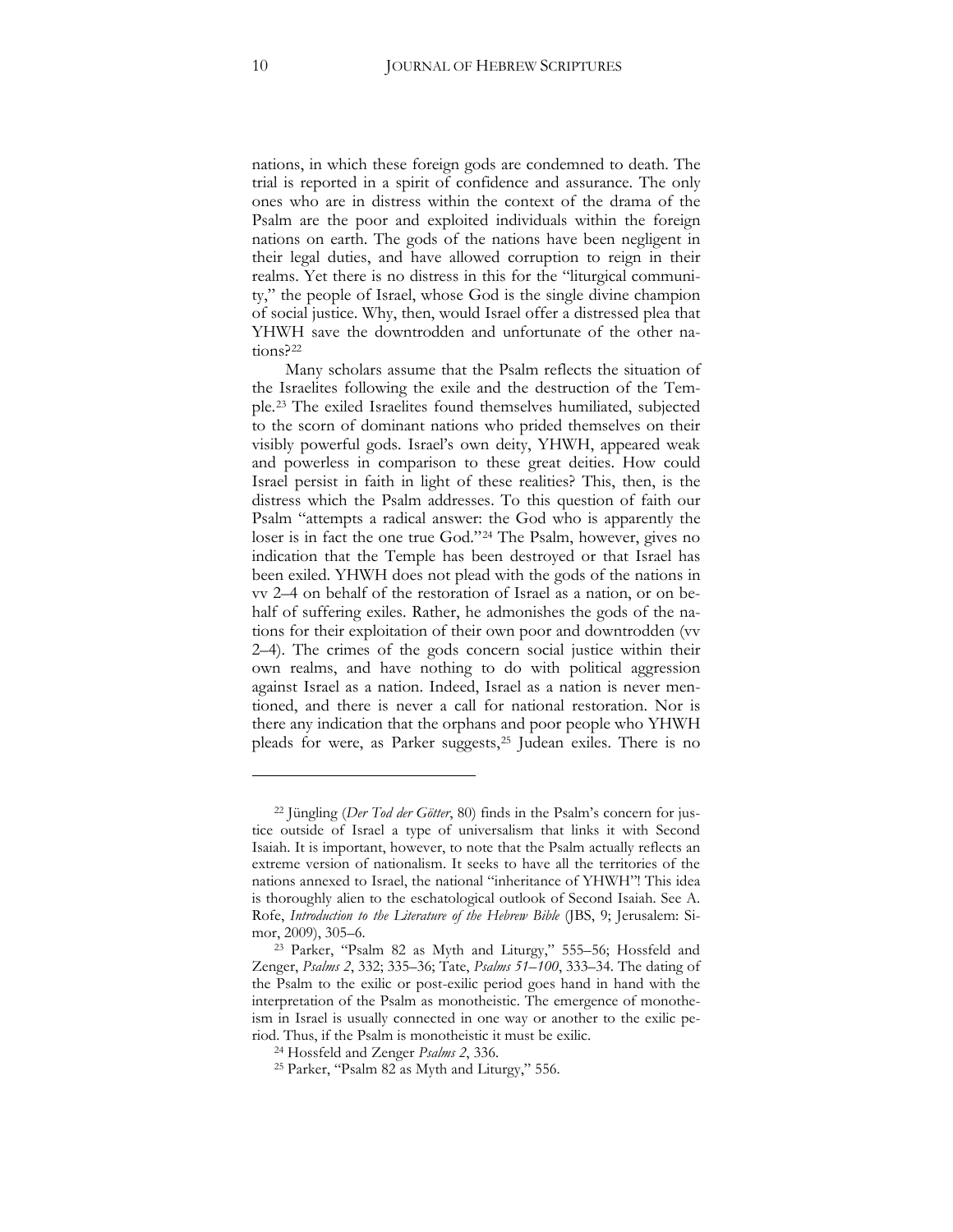mention of "captives," or even of "strangers," which are terms that, theoretically, could have been employed to refer to the exiled Judeans.

Not only does v 8 read poorly as "petition" within the context of the genre of the text, it also reads poorly as petition in terms of its wording. In particular, the wording of v 8b, "for you shall inherit all the nations" hardly sounds appropriate in the mouths of a suffering community offering a plea.[26](#page-10-0) The wording takes on much more force when understood as a momentous proclamation of a new grant bestowed upon YHWH by El. This follows most naturally after v 8a, "Arise, O YHWH, rule the earth," when the latter is also understood not as an appeal made by the Israelites, but as a charge, commission, or appointment, proclaimed by El. For the linguistic structure (imperative followed by explicative clause) we might compare the divine commission to Joshua in Deut 31:23, "be strong and of courage; for you shall bring the Israelites to the land that I swore to them." To v 8's cry of "Arise, O YHWH" we might compare God's charge to Abraham in Gen 13:17, "*Arise* and traverse the land from its length to its breadth," which is followed by the proclamation of a grant, "*for* to you do I bestow it."[27](#page-10-1) In our Psalm, El, after announcing the death of the gods in vv 6–7, concludes his court ruling with a charge to YHWH to rule in place of the rejected gods, and with a proclamation that the inheritances of the gods are hereby transferred to him.

In the conventional reading of the material, the divine judge, understood as YHWH, ends his speech in v 7 with the condemnation of the gods. This condemnation is not, however, carried out, and this situation gives rise to the plea of v 8, that YHWH carry out the death sentence that he delivered, and finally take charge of the world. Yet why would the deity, thoroughly outraged at the gross failure of the gods to carry out their responsibilities as the custodians of justice (vv 2–4), first condemn them to death (vv 6– 7), but then fail to consummate this ruling, leaving the situation effectively unresolved? Is not the world in danger of imminent collapse (v 5)? Is not YHWH, in this reading, repeating the same disgraceful behavior that he so vehemently accused the other gods of exhibiting just a few verses earlier? Many scholars find in Psalm 82 a kind of theodicy. The evil that dominates the world, this theodicy teaches, is not the working of the ultimate sovereign, YHWH,

<span id="page-10-0"></span><sup>&</sup>lt;sup>26</sup> The awkwardness of v 8b as part of a petition voiced by the people has given rise to various loose translations which attempt to evade the difficulty. JB, for example, renders "since no nation is excluded from your ownership." Tate renders, "For you have patrimony in every nation" (Tate, *Psalms 51–100*, 329). 27 Compare also Micah 4:13, "*Arise* and thresh, O daughter of Zion, *for*

<span id="page-10-1"></span>I will make your horns iron, and your hoofs bronze, and *you shall trample many nations*…"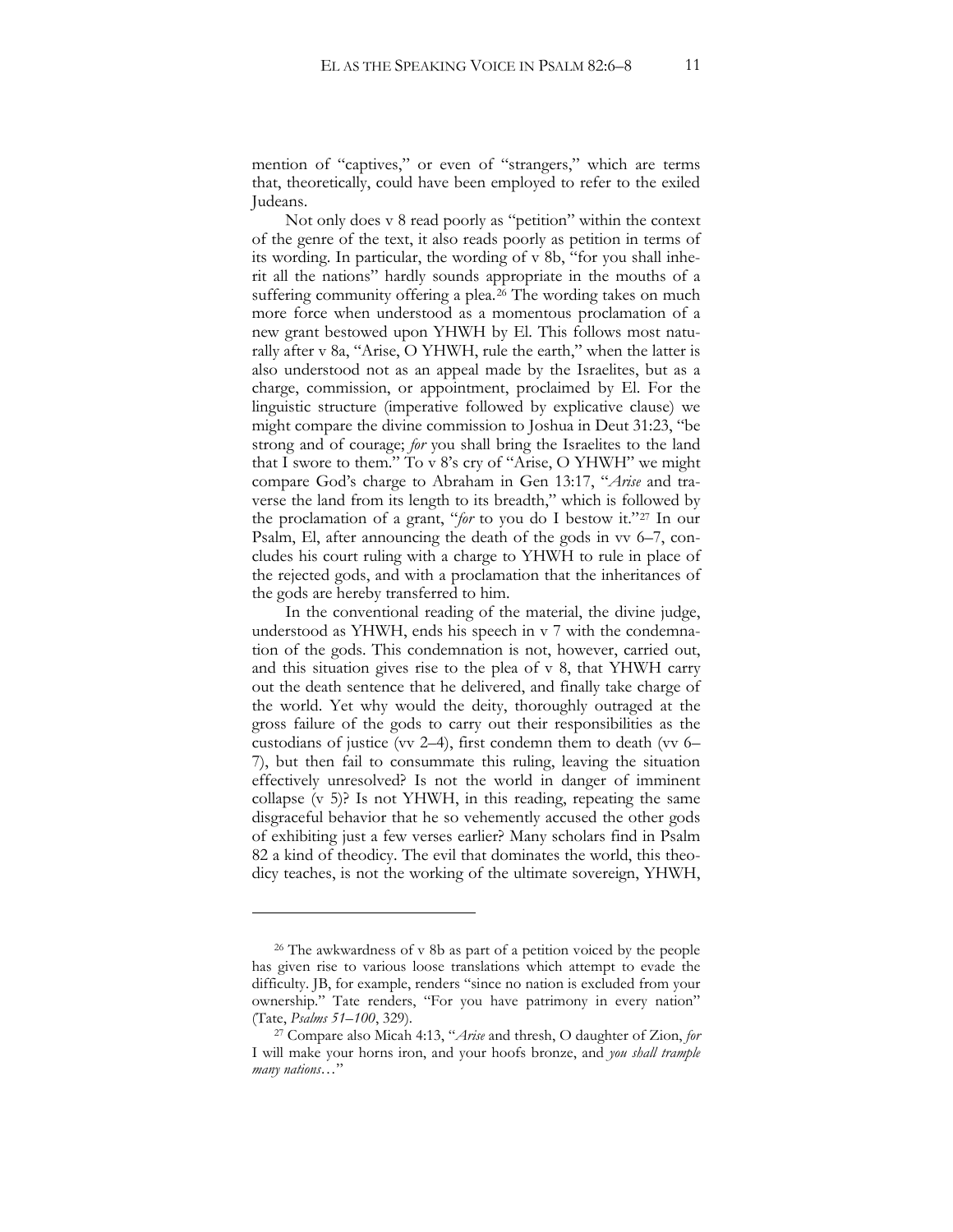but of the gods of the nations whom he soon will destroy.[28](#page-11-0) Yet how is the depiction of YHWH as a procrastinating judge, who continuously defers carrying out his own sentence against his corrupt council a theological justification of reality? This difficulty is avoided in the reading that we are suggesting. El does not simply condemn the gods to death, and then leave things hanging in the air. Rather, he concludes his verdict by giving YHWH the inheritances of the gods, that is, the world. Accordingly, YHWH, the champion of justice, achieves supremacy over the world not in some eschatological future, as is usually assumed when v 8 is taken as petition, but within the time framework of the narrative of the Psalm. The purpose of the text is not to deal with the theological problem of injustice in the world, but to promulgate YHWH's political charter for ruling the world.

## **THE APPOINTMENT OF THE KING BY YHWH AND THE APPOINTMENT OF YHWH BY EL**

El's commission of YHWH to rule the world in Psalm 82 is reminiscent of the commission of the king in the Royal Psalms.[29](#page-11-1) Thus, just as El tells YHWH that he shall inherit all the nations, so YHWH tells the Judean king, "Ask me and I shall give nations as your inheritance, and your estate, the ends of the earth" (Ps 2:8). Just as El gives YHWH reign of the world because of his forceful promotion of social justice, so we read of the king, "You love righteousness and hate wickedness^ that is why Elohim your God has chosen to anoint you with oil of gladness over all your peers" (Ps 45:8). We read similarly in Ps 72:11–13, "Let all kings bow to him and all nations serve him. For he saves the needy who cry out, the lowly who have no helper. He cares about the poor and the nee-

<span id="page-11-0"></span><sup>&</sup>lt;sup>28</sup> A Weiser, *The Psalms: A Commentary* (OTL; London: SCM, 1962), 557–58^ Jüngling, Der Tod der Götter, 80, 106. See also the analysis of Parker ("Psalm 82 as Myth and Liturgy," 543): "Psalm 82 spells out the grounds for Israel's present faith in God's universal rule, despite a world in which bad gods sometimes seem in control, and in which other nations claim their gods rule." Parker later elaborates: "The community sees injustice rampant in the world. Responsibility is ascribed to the gods whom the nations worship. The narrative recounts Yahweh's rebuke of the gods, their persistence in their destructive behavior, and Yahweh's announcement of their downfall. But their fall and death have only been announced, not realized. The myth gives assurance that their (mis)rule is doomed, but present reality insists that their practice and tolerance of injustice continues. Where the myth stops short of explaining how God's announcement is realized in its narrative world, the liturgical response calls upon God to assume authority and power, and to initiate his just governance of the universe in the real world" (idem, ibid., 558).

<span id="page-11-1"></span><sup>29</sup> On the Royal Psalms see T.N.D. Mettinger, *King and Messiah: The Civil and Sacral Legitimization of the Israelite Kings* (OTS, 8^ Lund: Gleerup, 1987), 99–105.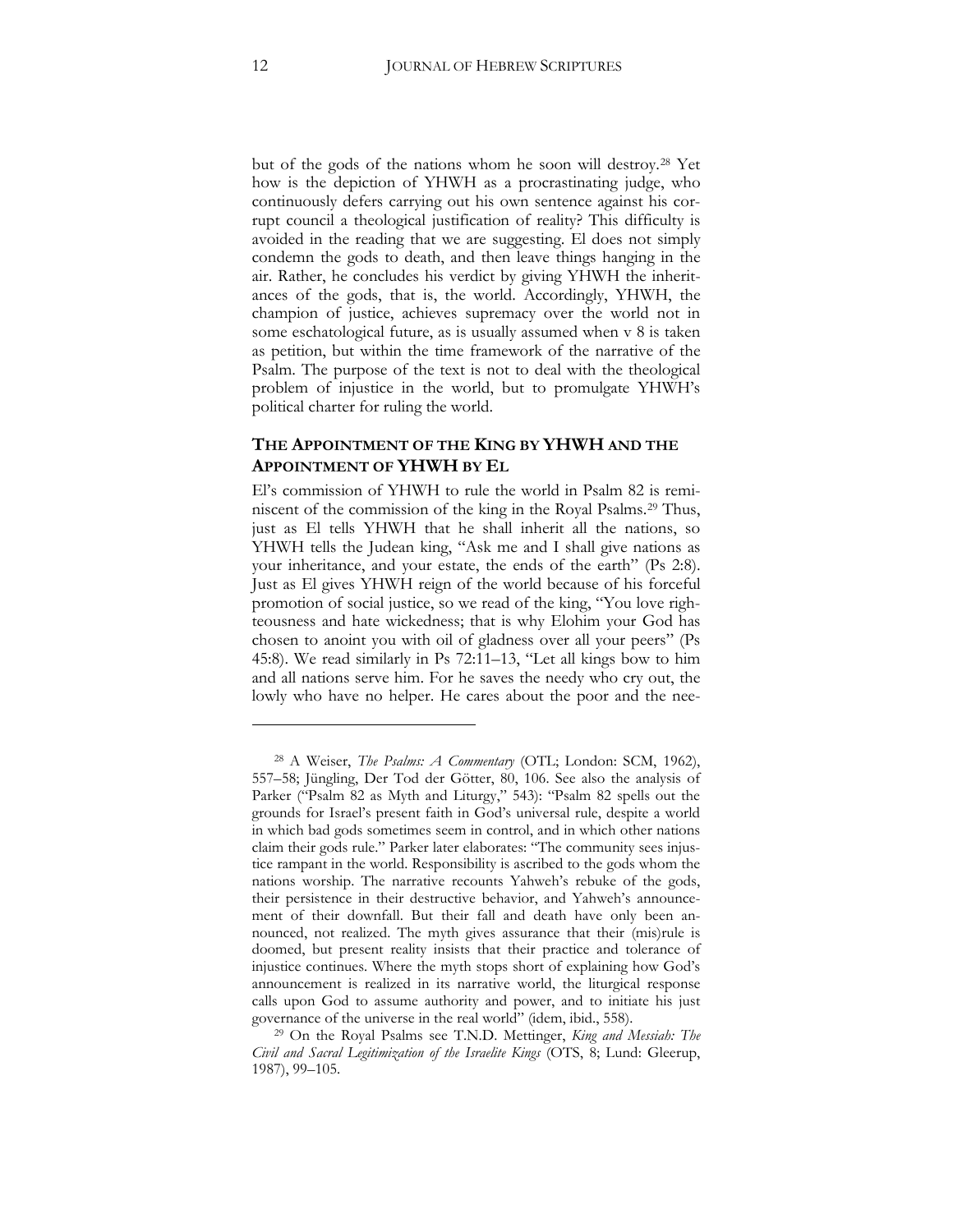dy… ." Just as we read of El in Psalm 82 with regard to the gods, "*I said*, you are gods, *sons of Elyon*, all of you" (v 6), so do we read of YHWH with regard to the king, "*YHWH said* to me, You are *my son*, I today have fathered you" (Ps 2:7).[30](#page-12-0) Finally, just as El promotes YHWH to the highest level of divinity beside him, so YHWH tells the anointed king, "Sit at my right hand while I make your enemies your footstool" (Ps 110:1).

All of these parallels<sup>[31](#page-12-1)</sup> indicate that the enthronement of the earthly king, and his promotion to divine or divine-like status by YHWH, is a mirror image of the enthronement of YHWH by El as reflected in Psalm 82. The king derived his authority to rule the world from YHWH,<sup>[32](#page-12-2)</sup> and YHWH, in turn, derived his authority to rule the world from El.[33](#page-12-3) The imperialistic ambitions of the king were often grounded in the contention that he was chosen to rule the world because of his qualities of justice and righteousness. The imperialistic aspirations of the king's God, YHWH, were grounded in the same claim: YHWH was chosen by El to replace all the gods and rule the world because the gods of the nations were all found to be corrupt. Their original rights to rule their peoples, as granted to them by El/Elyon (cf. Deut 32:8),<sup>[34](#page-12-4)</sup> were thus revoked. YHWH alone proved to be an uncompromising champion of justice for all,

 $\ddot{\phantom{a}}$ 

<span id="page-12-0"></span><sup>&</sup>lt;sup>30</sup> This parallel probably indicates that we should not render Psalm 82:6, "Once I had thought you to be gods." For a discussion of this verse see Tate, *Psalm 51–100*, 330, n. 6a; 337–38. See also our discussion below, n. 45. 31 We might also note that the rise of the eschatological king with the

<span id="page-12-1"></span>sprouting of the shoot of Jesse (Isa 11:1–9) follows immediately after YHWH hues down the proud and towering trees (Isa 10:33–34). After these trees "fall" the new king will be endowed with the spirit of wisdom and understanding, counsel and knowledge (Isa 11:2), and will champion the rights of the poor and convict the wicked (vv 3–4). Similarly, in Psalm 82 YHWH is given dominion over the world after the gods of the nations are condemned to "fall" (v 7). Implicitly, YHWH in Psalm 82 has the qualities that the gods of the nations prove to be lacking, knowledge and understanding (v 5). This is clearly demonstrated by his forceful promotion of the rights of the downtrodden. He will therefore undoubtedly continue to champion the cause of the downtrodden as they did not (vv 2–4) in his new role as ruler of the universe. Another striking parallel to Psalm 82 is Daniel 7. See on this below. 32 See H.G. May, "Aspects of the Imagery of World Dominion and

<span id="page-12-2"></span>World State in the Old Testament," J.L. Crenshaw and J.T. Willis (eds), *Essays in Old Testament Ethics* (New York: KTAV, 1974), 57–76.

<span id="page-12-4"></span><span id="page-12-3"></span><sup>&</sup>lt;sup>33</sup>The correlation between the authority of the king and the authority of the deity is already implicit in Psalm 89, where the enthronement of YHWH in the divine assembly (vv 6–19) serves as the backdrop and basis for the divine enthronement of the Davidic king (vv 20–38). In Psalm 89, however, the full force of the correspondence is not drawn out, since the role of El is left unmentioned. 34 See n. 8 above.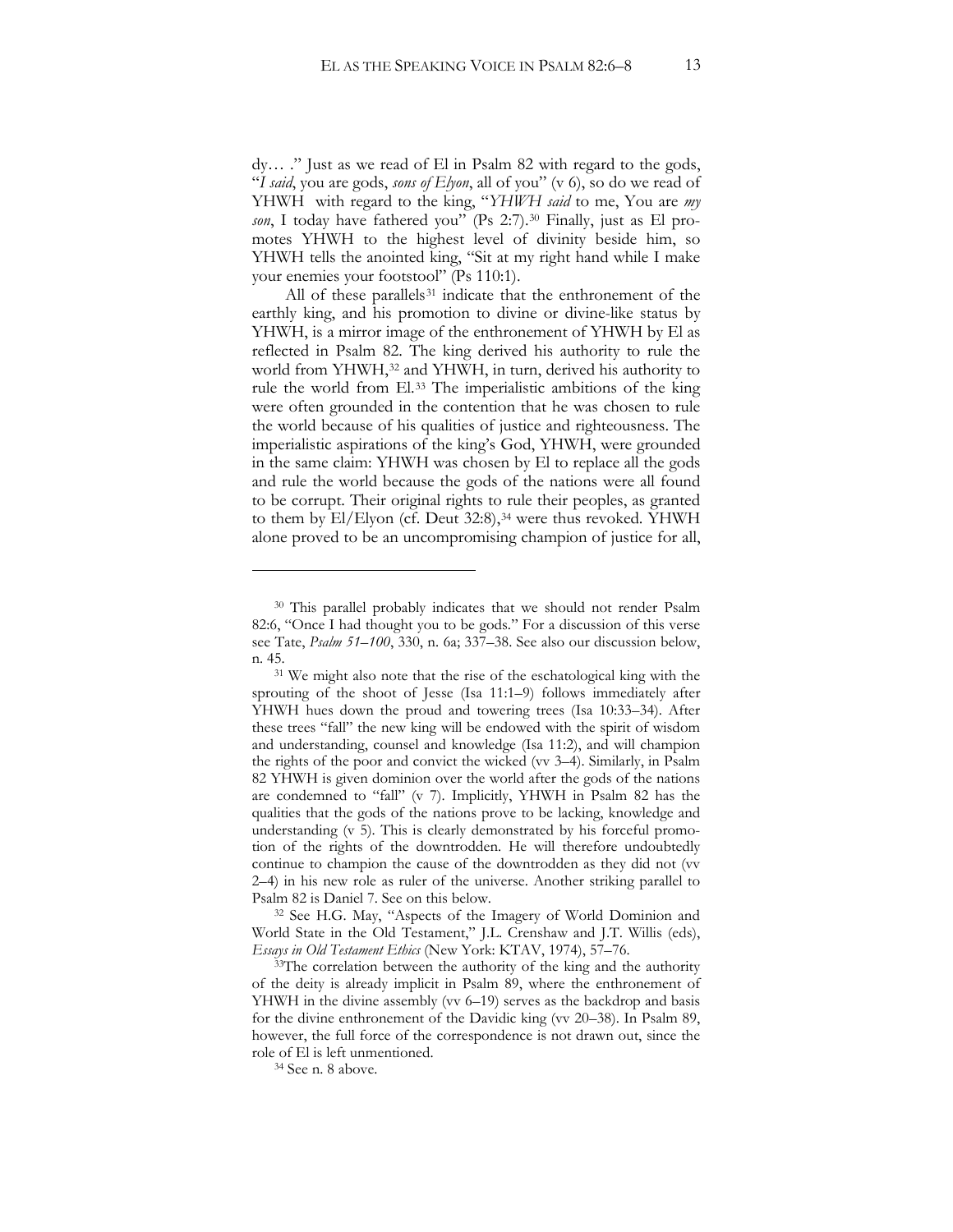and he therefore was granted their inheritances. Since the legitimization of the claims to world dominion of both YHWH and his king go hand in hand, we may well assume that Psalm 82 is programmatic in orientation, seeking to justify the king's aspirations to conquer the world for the dominion of YHWH, and to instill confidence amongst the soldiers that their joint efforts will bear fruit.[35](#page-13-0) There can be little doubt that the Psalm is relatively early,<sup>[36](#page-13-1)</sup> and certainly pre-exilic.[37](#page-13-2)

<span id="page-13-0"></span><sup>35</sup> We may discern military encouragement in the assertion that the gods of the nations have been killed. Note how Joshua seeks to encourage the Israelites to take up the conquest of Canaan with the assurance that their "protector," i.e., their gods, abandoned them (Num 14:9). See B.A. Levine, *Numbers 1-20* (AB, 4A; New York/London: Doubleday, 1993), 364; 378–79. Alternatively (see below), the gods are not yet killed, but are condemned to die *in battle* at the hand of YHWH. This, too, would constitute encouragement for the warriors before battle. If the gods of the nations have been condemned to die at the hand of YHWH in battle, there is no need to fear these gods. El has already guaranteed YHWH victory

<span id="page-13-1"></span>over the gods! 36 The relative antiquity of the Psalm is indicated not only by the theological dualism of El and YHWH, or by the reality attributed to the other divinities in El's council, who need to be killed, but also by the fact that the Psalm lacks reference to the motif of the combat with the sea, which soon becomes a dominant motif in Psalms celebrating YHWH's dominion. It also lacks explicit reference to the earthly king in Zion. The main concern of the Psalm is with YHWH's right to conquer the world, not with the authority of the king per se.<br><sup>37</sup> For the exilic dating of the Psalm see n. 23 above. For the early dat-

<span id="page-13-2"></span>ing see, for example, O. Eissfeldt, "Jahwes Königsprädizierung als Verklärung National-Politischer Anspräche Israels," R. Sellheim and F. Maass (eds), *Kleine Schriften: V* (Tübingen: J.C.B. Mohr, 1973), 216–21, who places Psalm 82 in the context of the propagandists of the early Davidic empire. See also M. Weinfeld, "The Davidic Empire: Realization of the Promise to the Patriarchs," *EI* 24 (1994), 87–92 (Hebrew). Though Weinfeld does not make reference to Psalm 82, he places many of the Royal Psalms and Zion Psalms within the context of the united monarchy. Note the connection between "El Elyon" and the Jerusalem cult in Gen 14:18–20 and cf. Ps 110. Note also the reference to the Davidic covenant with El in 2 Sam 23:5. The question of the actual extent and historicity of the "Davidic Empire" in the tenth century is hotly debated today, but is of little consequence for our concern here, which is to affirm that the Psalm is rooted in pre-exilic Judah. See also H.J. Kraus, *Psalms 60–150* (trans. H. C. Oswald; Minneapolis: Augsburg Fortress, 1993), 154–55 who considers the Psalm "pre-exilic and possibly very old." (In light of the thesis of this article, it is intriguing to consider the possibility that the words of 2 Sam 23:5 are not an intrusive sentence spoken by David in the midst of the words of YHWH, but part and parcel of YHWH's speech. Accordingly, it is YHWH rather than David who insists that his house is firmly established with El [cf. Baal's house that is built with the belated approval of El], and that El has made *him* an eternal covenant. David's covenant with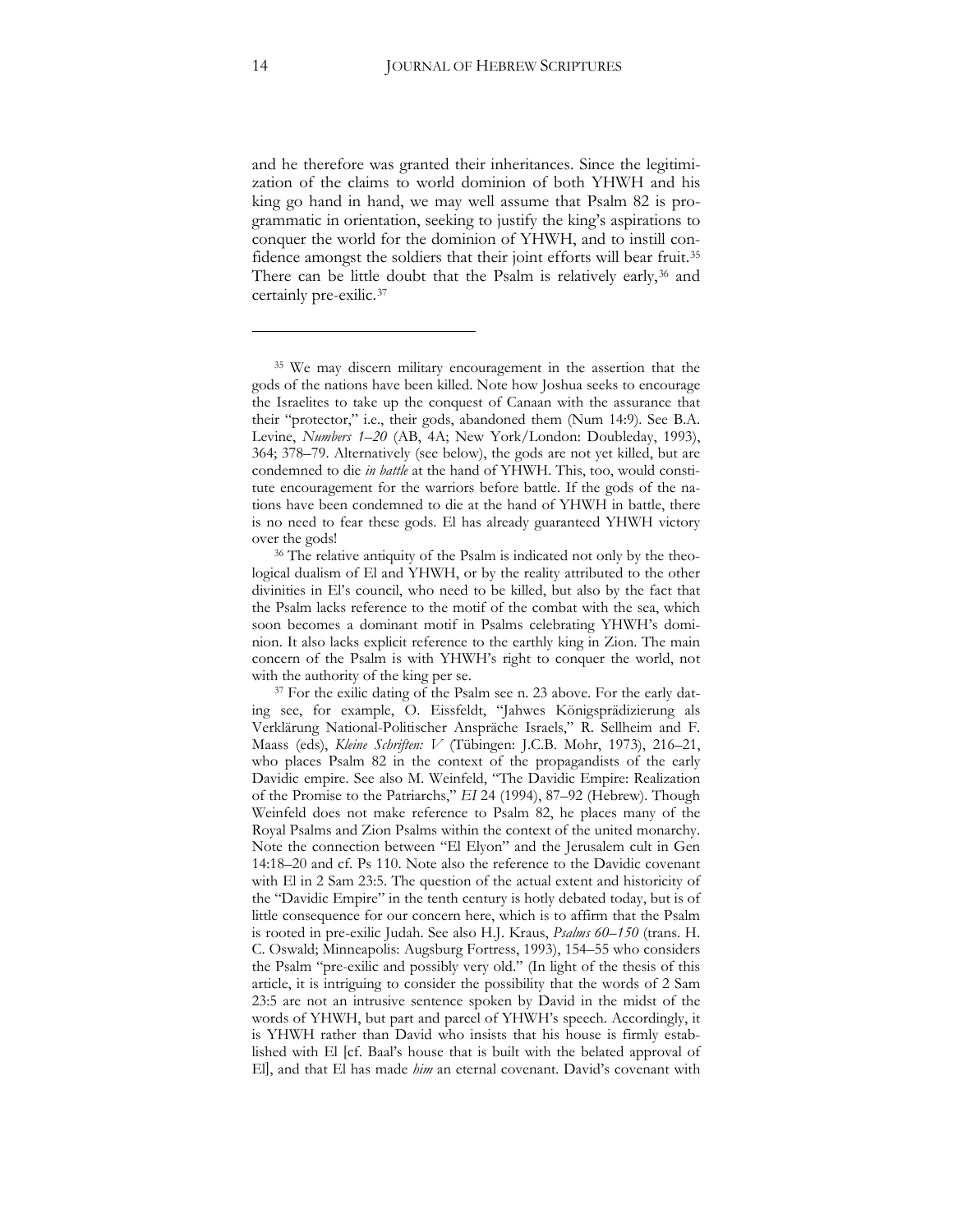#### **THE IDENTITY OF THE SPEAKER AND HIS ADDRESSEES IN VERSE 5**

Let us now return to an analysis of the Psalm. We have stated that in vv 2–4 YHWH accuses the gods of El's council with corruption, and that in vv 6–8 El condemns them to death, and places YHWH in their stead as ruler of the world. We have not, however, determined the role of v 5. The main question is: who is speaking to whom in v 5? Three distinct possibilities may be considered. The first is that v 5 is spoken by the same narrative voice as v 1. The second is that v 5 constitutes the beginning of the speech of El, which continues till the end of the Psalm. Accordingly, the speech of YHWH ends with v 4. The third possibility is that v 5 constitutes the final and concluding words of YHWH, which then leads into the verdict of El of vv 6—8. We now examine each of these possibilities, in an attempt to determine which seems most probable.

Several scholars believe that the (first) speech of YHWH ends with v 4, and that the words of v 5 are those of the same reporter of the drama who first spoke in v 1.[38](#page-14-0) The words of the reporter to the audience are then followed by the announcement of the fall of the gods in vv 6–7. What is the rationale for this position? There is a clear shift between vv 2–4 and 5. While vv 2–4 address the gods directly in the second person, v 5 speaks *about* the gods to an unidentified subject in third person. Plainly, there is a new addressee here. Since scholars have assumed that there are only two parties present at the trial, YHWH and the members of the council, it was natural to assume that the new addressee must be the audience. And if the audience is being addressed, the speaker would have to be the reporter. Furthermore, in vv 2–4, YHWH fervently calls upon the gods to repent, and to save the afflicted from their oppressors. In v 5, however, the speaker definitively asserts that the gods are obstinate and will never understand. The shift seems rather abrupt, and may have been seen as a further indication that YHWH is no longer the speaker. Again, following the assumption that there are only two parties at the trial, the new speaker would have to be the reporter, and the addressee, most naturally, the audience.

Once we realize, however, that a third party, El, is indeed present at the trial, the assumption that the speaker of v 5 is the

**.** 

YHWH, as expressed in other texts, would then mirror YHWH's own eternal covenant with El. Unfortunately, the text of 2 Sam 23:1–7 is very unclear, and this makes it difficult to be confident about its interpretation.)<br><sup>38</sup> Tate, *Psalms 51–100*, 337; Hossfeld and Zenger, *Psalms 2*, 331–32;

<span id="page-14-0"></span>Parker, "Psalm 82 in Myth and Liturgy," 539, 547.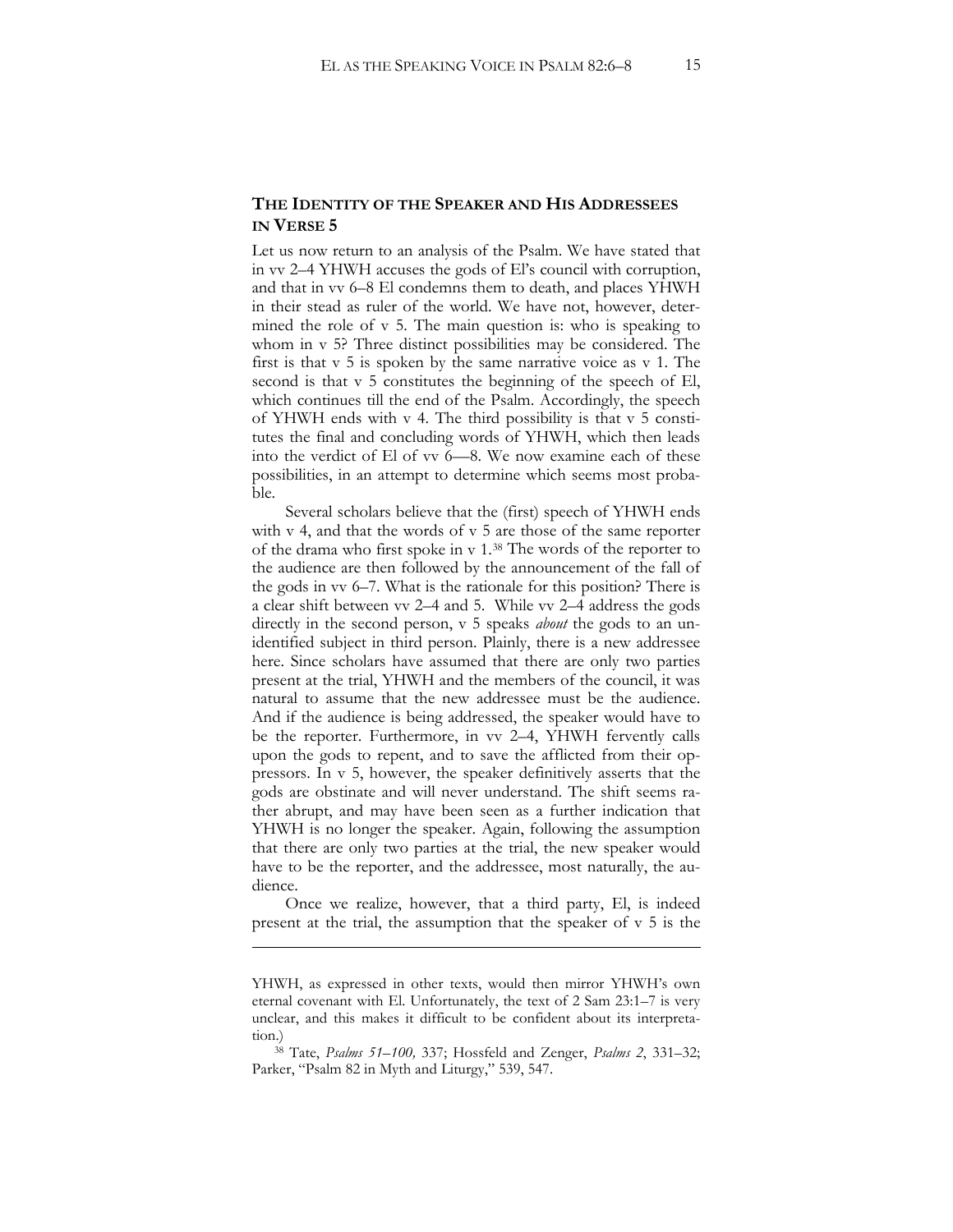reporter addressing the audience becomes much less attractive. In principal, one should not posit a sudden, momentary, and disruptive departure from the dramatic presentation of the speeches spoken at the trial (vv 2–4; 6–8) unless absolutely necessary. If v 5 were formulated in standard narrative style this would indeed be the case. [39](#page-15-0) The verse, however, simply characterizes the gods, depicting them as beings that refuse to take note of that which they are being told[.40](#page-15-1) Since it is perfectly feasible for such a statement to be spoken at the trial, either by El to YHWH, or by YHWH to El, these options must be given first preference. Furthermore, v 5b, "all the foundations of the earth will collapse," sounds particularly odd as the words of the reporter to the audience. These words have an immediacy and urgency about them. They express the idea that if something is not done quickly about the irreparably corrupt gods the entire world will come to an end! This fits much more naturally

<span id="page-15-0"></span><sup>&</sup>lt;sup>39</sup> A good example of the type of progression presented in Psalm 82, but in narrative form, is Zech 7:7–14. Verses 9–10 quote the ancient prophetic call to bring justice to the downtrodden. This is then followed in vv 11–14 by a narrative account of how the people refused to heed the

<span id="page-15-1"></span>call, and how the people were consequently punished. 40 We should follow *BHS* in pointing #3' with a *tsere* under the *yod* in place of the Masoretic *qamets* (cf. Ps 92:7). The root 3' here is parallel to 0', both with the active meaning of "to look," "to consider," or, "to take note." For בין see, for example, Ps 5:2, 'ידע note, for example, Ps 31:8, אשר בצרות עניי, את האית את האית האית. (On the parallel between ידע and ידע see I.L. Seeligmann, "Erkenntnis Gottes und historisches Bewusstsein im Alten Israel," E. Blum (ed.) *Gesammenlte Studien zur Hebräischen Bibel* (FZAT, 41^ Tübingen: Mohr Siebeck, 2004), 233–64. And note/see the parallel usage of "note" and "see" in these footnotes!) See also Prov 27:23, ידע תדע פני צאנך, שית לבך לעדרים point is not, as claimed by Tsevat ("God and the Gods in Assembly," 128) that the gods are incapable of knowledge (in which case they could hardly be held accountable for their actions), but that they refuse to take note and be mindful of the terrible plight of the downtrodden (cf. Prov 29:7, ידע צדיק דין דלים, רשע לא יבין דעת, which we might render, "The righteous one takes note of the rights of the poor, while the wicked one eschews knowledge"), and/or of YHWH's reproach (cf. Zech 7:11–12). The assertion in v 5 that the gods do not want to "know" or "understand" is not to be equated with affirmations such as that of Psalm 115 concerning the fact that idols do not speak, see, hear, smell, feel, walk or talk. The point in Psalm 82 is not the "monotheistic" assertion that the gods of the nations have no sense perception at all, but that they obstinately refuse to behave properly, or to heed the call to repent. Contrary to Psalm 115, the gods of Psalm 82 do walk, but they insist on doing so in darkness. Similar- $\mu$ khe wicked in Ps 94:7 who state לא יראה יה ולא יבין אלהי יעקב claim that YHWH is incapable of seeing or understanding, but that he will not look or take note of their actions (cf. v 9, אם יצר עין הלא יביט). For the importance of being willing to "know" and "understand" (i.e., take note of) words of chastisement for repentance, reform, and the avoidance of punishment cf. Isa 6:9–10^ Ps 50:21–22.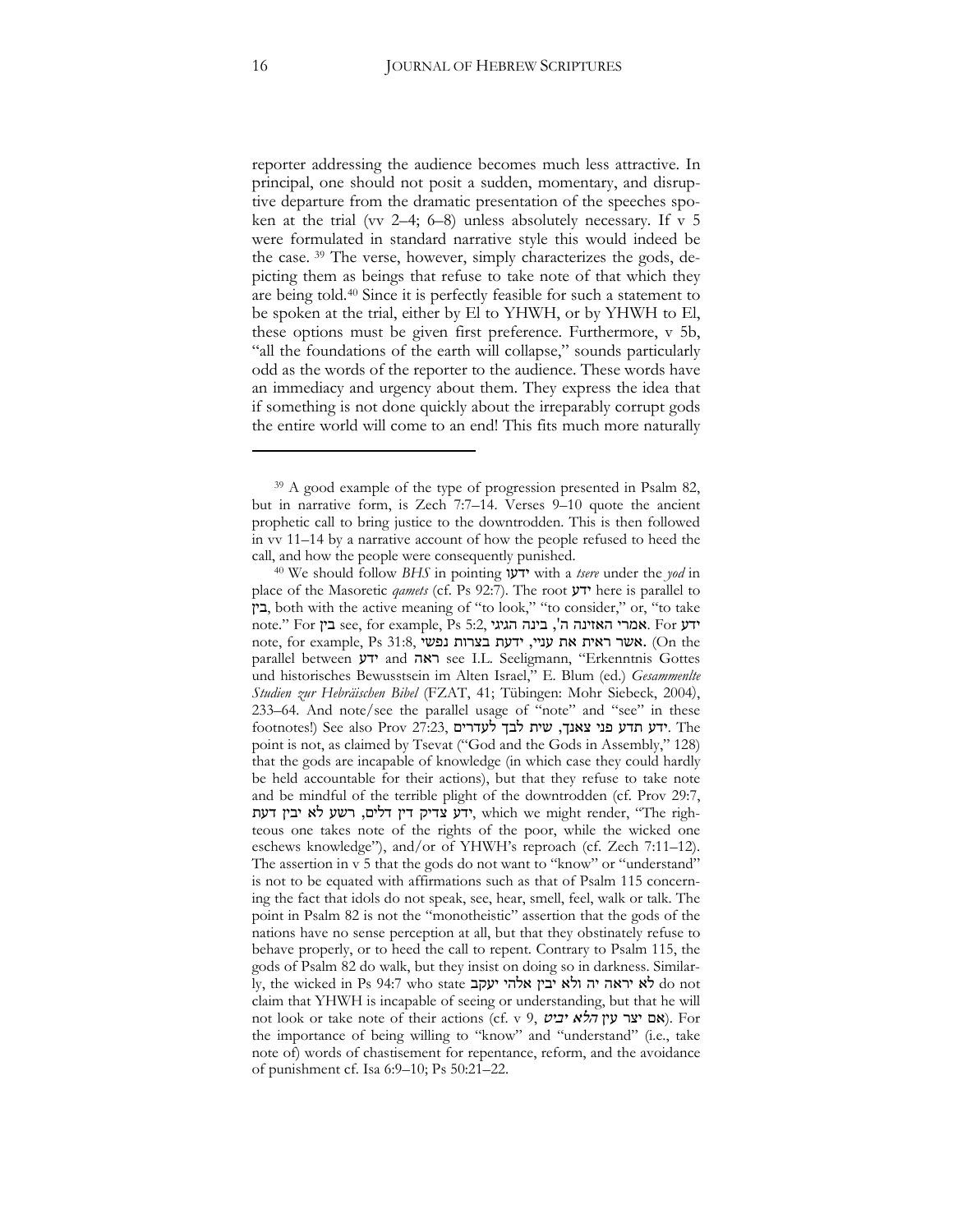within the context of the speeches of the trial than outside that context.

If v 5 is a divine speech spoken at the trial to whom does it belong, and to whom is it addressed? One possibility is that it represents the beginning of the speech of El. In this reading, El, the judge of the council, informs YHWH, advocate of the oppressed, that his noble attempts to reform the gods (vv 2–4), though well intended, are of no avail. "The gods," El tells YHWH, "are not prepared to tend to the needs of the oppressed, or to heed the words of your reproach"! "They refuse to take note of their obligations, and are intent on walking in total darkness!"[41](#page-16-0) "The world, YHWH, is in imminent danger of total collapse, and there is no more time for your words of admonition!" After addressing YHWH in this way, El turns to the gods and informs them of their death sentence. Though this reading does seem possible, it appears to us a bit strained. For it presents El as more acutely aware than YHWH of the imminent danger that the gods pose to the stability of the world. If that were the case, however, why didn't El dispose of the gods long ago? If he is the one who is most aware of the recklessness and obstinacy of the gods, and of the imminent catastrophe that threatens the world, why has he tolerated them for so long? Indeed, why was there need for the rebuke of YHWH altogether?[42](#page-16-1)

We consider it preferable to see in v 5 the final words of YHWH, who turns from his address to the gods to appeal directly to El. El, in this reading, is completely unaware of the behavior and character of the gods that he appointed. This is why YHWH needs to accuse the gods in El's hearing. When YHWH calls upon the gods to bring justice to the poor (vv 2–4) he does not genuinely seek to elicit their remorse, or to have them change their evil ways. Rather, this is his rhetorical way of highlighting before the court both the severity of the crimes committed, and the unlikelihood that they will change their ways. Some have suggested that YHWH in v 5 comes to the belated and reluctant realization that the gods are beyond salvation, after his urgent call to them to mend their ways in vv 2–4 goes unheeded.<sup>[43](#page-16-2)</sup> There is little need for such exegesis. The castigation of the gods in vv 2–4, from the very start, is designed to induce El to find them guilty. In v 5, then, YHWH turns to El directly, and in essence asks him to convict the gods.

 $\overline{a}$ 

העזבים ארחות ישר ללכת בדרכי חשך.

<sup>41</sup> For "walking in darkness" as willful defiance see Prov 2:13,

<span id="page-16-1"></span><span id="page-16-0"></span><sup>42</sup> It is theoretically possible, to be sure, that El here is talking to himself, deliberating aloud before giving his formal verdict and sentence. This is the position of Tsevat, "God and the Gods in Assembly," 129, assuming, of course, that the speaker is YHWH. This position seems to us, however, to be less preferable.<br><sup>43</sup> H. Gunkel, *Die Psalmen* (GHAT, II, 2; Gottingen: Vandenhoeck and

<span id="page-16-2"></span>Ruprecht, 1926), 362 following Delitzsch.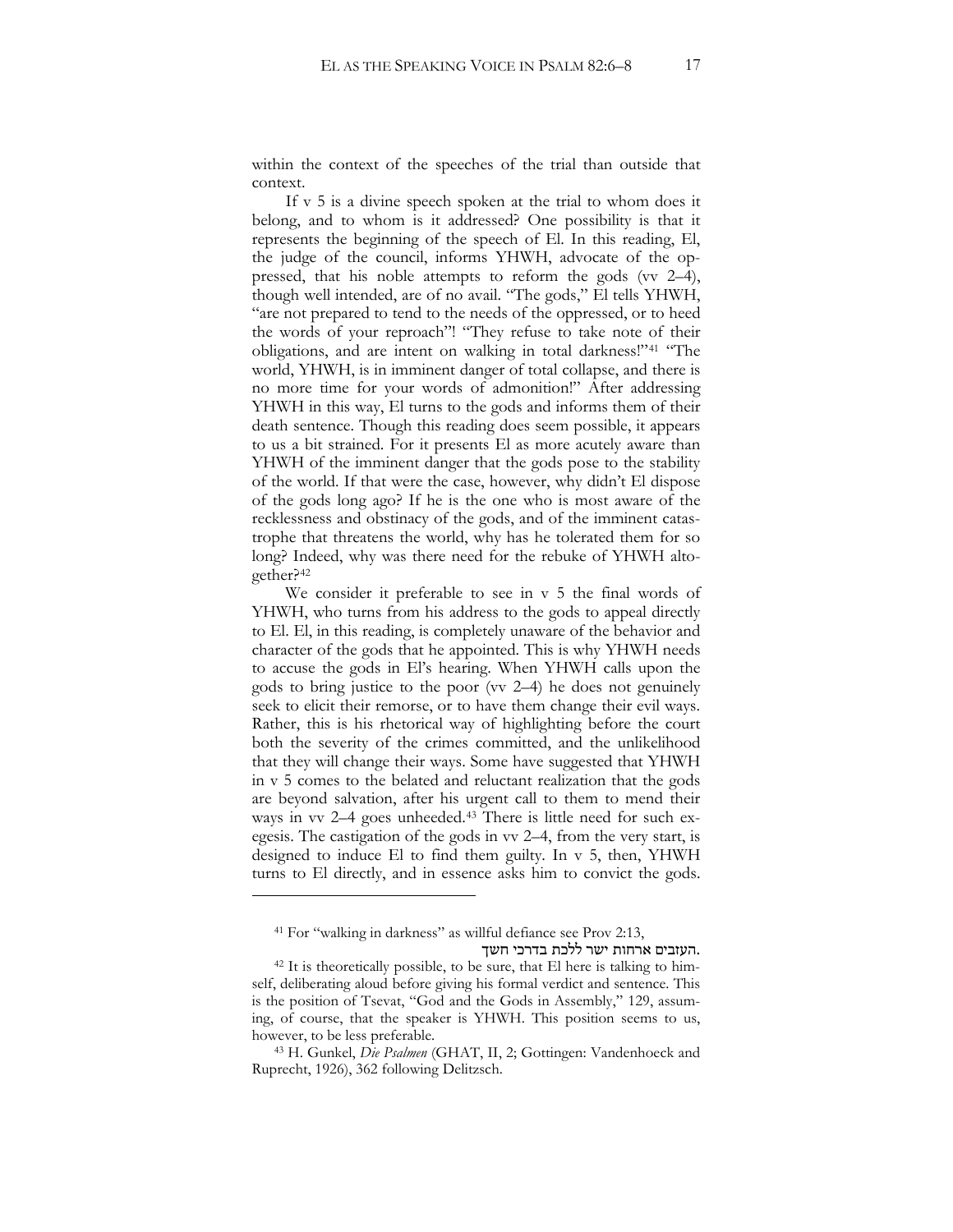The gods, YHWH insists, have no intention of changing their ways. They refuse to listen to any words of chastisement. They refuse to take note of the plight of the needy. The fact that they have misruled their nations for so long surely proves that the situation is hopeless. Indeed, the situation is so dire that the world will soon collapse. YHWH here entreats El to take action soon, before the foundations of earth (that El himself created)<sup>[44](#page-17-0)</sup> falls apart! At this point, the judge El gives his sentence (vv 6–8). He admits that he was the one who, perhaps unadvisedly, appointed the gods to their posts in the first place.[45](#page-17-1) He now revokes that early decision, condemning the gods to die as men. In their place he appoints YHWH.

As we have indicated, YHWH, in this reading, does not genuinely seek to reform the gods. He vigorously seeks their speedy dismissal. YHWH was surely not unaware of the possibility that if the gods would be dismissed he might be called upon himself to take their place. This would coincide nicely with the other instances cited by Parker of contenders to the throne who accuse the regnant authorities of judicial corruption.[46](#page-17-2) YHWH, in this reading, seeks justice for the poor. He also seems to know who the best god for the job of enforcing justice might be.

#### **DANIEL 7 AND PSALM 82**

 $\ddot{\phantom{a}}$ 

The motif in Psalm 82 of El convicting the national gods and enthroning YHWH in their place is particularly important for a proper appreciation of Daniel 7. In this chapter we read of a vision in

<span id="page-17-0"></span><sup>44</sup> For El as "creator of earth" in Jerusalem see P.D. Miller, "El, the Creator of Earth," *Israelite Religion and Biblical Theology: Collected Essays* (JSOTSup, 267^ Sheffield: Sheffield Academic Press, 2000), 45–50. 45 The phrase '=:/ '1 usually indicates a mistaken thought or as-

<span id="page-17-1"></span>sumption (Budde, "Ps 82 6f," 39–42). However, it hardly makes sense that the deity who assumedly appointed the gods to their posts in the council of El now realizes that he had mistakenly appointed mortal men. Clearly, they indeed were gods, as the objective reporter of v 1 tells us. If they were actually mortal all along he would hardly have to condemn them to death. Perhaps the idea expressed here is that El had mistakenly thought the divine beings to be *worthy* of their status as gods, and particularly of their appointment to the special status of "sons of Elyon." Their corrupt behavior proved that they are not worthy of their positions, and therefore El condemns them to death. It is also possible that the phrase '=:/ '1 simply indicates that it was El who originally *decreed* that these divine beings would be elevated to the status of "sons of Elyon," just as YHWH "says," i.e., *decrees* that the king of Zion will be his son in Ps 2:1 (cf. above, n. 29). For a similar instance where the deity affirms his responsibility for a previous appointment (אמור אמרתי), and then cancels it in light of corrupt behavior so that another more worthy appointee may replace him cf. 1 Sam 2: 27–36. 46 Parker, "Psalm 82 as Myth and Liturgy," 543–48.

<span id="page-17-2"></span>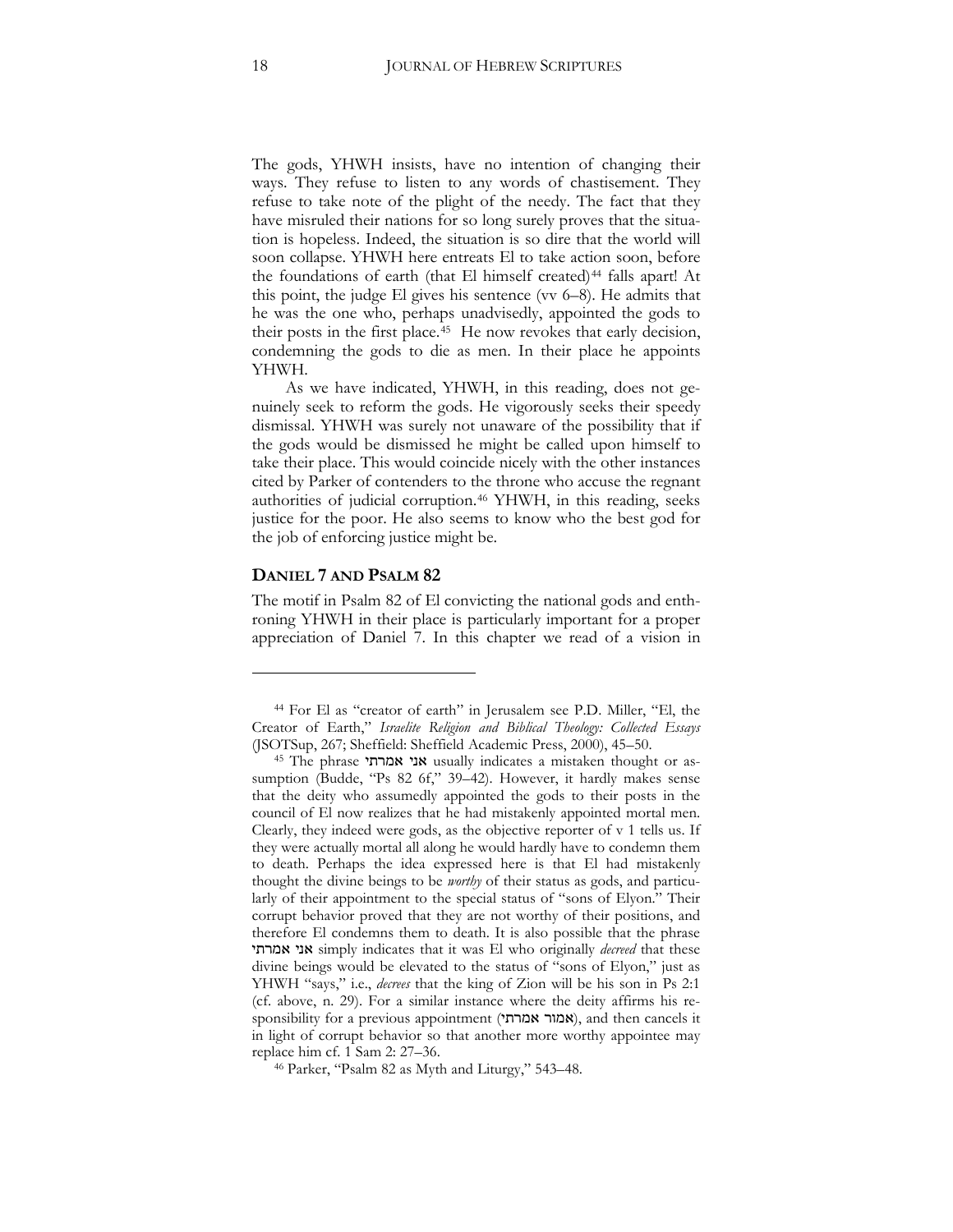which four immense beasts rise up successively from the sea, the fourth one being particularly terrifying (vv 2–8). Fiery thrones are then set up, books are opened, and the "ancient of days" sits in court before thousands of ministering angels (vv 9–10). The fourth beast from the sea is then put to death (v 11), and the authority of the remaining animals is taken away, though they are granted a limited prolongation of life (v 12). Subsequently, "one like a son of man" approaches before the "ancient of days" with the clouds of heaven, and is given eternal kingly authority over all the nations of the world (vv 13–14). An attendant at the scene then relates to Daniel the eschatological significance of the witnessed event (vv 15–16). The beasts represent the four empires that will successively rule the world, the death of the fourth beast represents the downfall of the fourth empire, and the appointment of the human-like figure represents the ultimate world dominion that will be given to the private ones of the Most High," perhaps through the agency of their angelic counterparts (vv 17–27).<sup>[47](#page-18-0)</sup>

Many scholars agree that the sequence of events presented in this vision must derive, at least in part, from some earlier mythic pattern that, in its original context, had nothing to do with the eschatological interpretation to which it is subjected in Dan 7:17– 21.[48](#page-18-1) In particular need of explanation is the origin of the theological dualism that seems to be reflected in the vision. Many have noted that the imagery of the one like a son of man who comes with the clouds is that of a deity. Indeed, in the world of the Hebrew Bible it is YHWH himself who comes with clouds.[49](#page-18-2) Yet how are we to account for the fact that the divine figure who comes with the clouds, and who receives dominion over the world, is nonetheless subordinate to a higher deity? Several scholars have answered that the vision in Daniel 7 has its ultimate origins in ancient Canaanite mythology, particularly the myth of Baal's combat with the Sea. The one like a son of man who comes with the clouds is a late echo of the storm deity, Baal Hadad, also known from Ugarit as the "rider of the clouds." The grey haired "ancient of days" is a reflex of the grey and aged patriarchal deity El, also known as the "father of years." Baal's authority ultimately rested in the supreme authority of El, just as the authority of the one like a son of man derives from the ancient of days. And just as Baal's kingship was secured when he defeated the sea god, Yam, so is kingship conferred upon the one like a son of man after the destruction of the fourth sea monster. Though there is no clear depic-

<span id="page-18-0"></span><sup>47</sup> For a comprehensive treatment of the critical issues related to Daniel 7 see J.J. Collins, *Daniel* (Hermeneia; Minneapolis: Fortress, 1993), 274–324.

<span id="page-18-2"></span><span id="page-18-1"></span><sup>&</sup>lt;sup>48</sup> See Collins, *Daniel*, 280-94; J.A. Emerton, "The Origin of the Son of Man Imagery," *JTS* 9 (1958), 225–42.

<sup>&</sup>lt;sup>49</sup> See Deut 33:26; Ps 68:5; 104:3.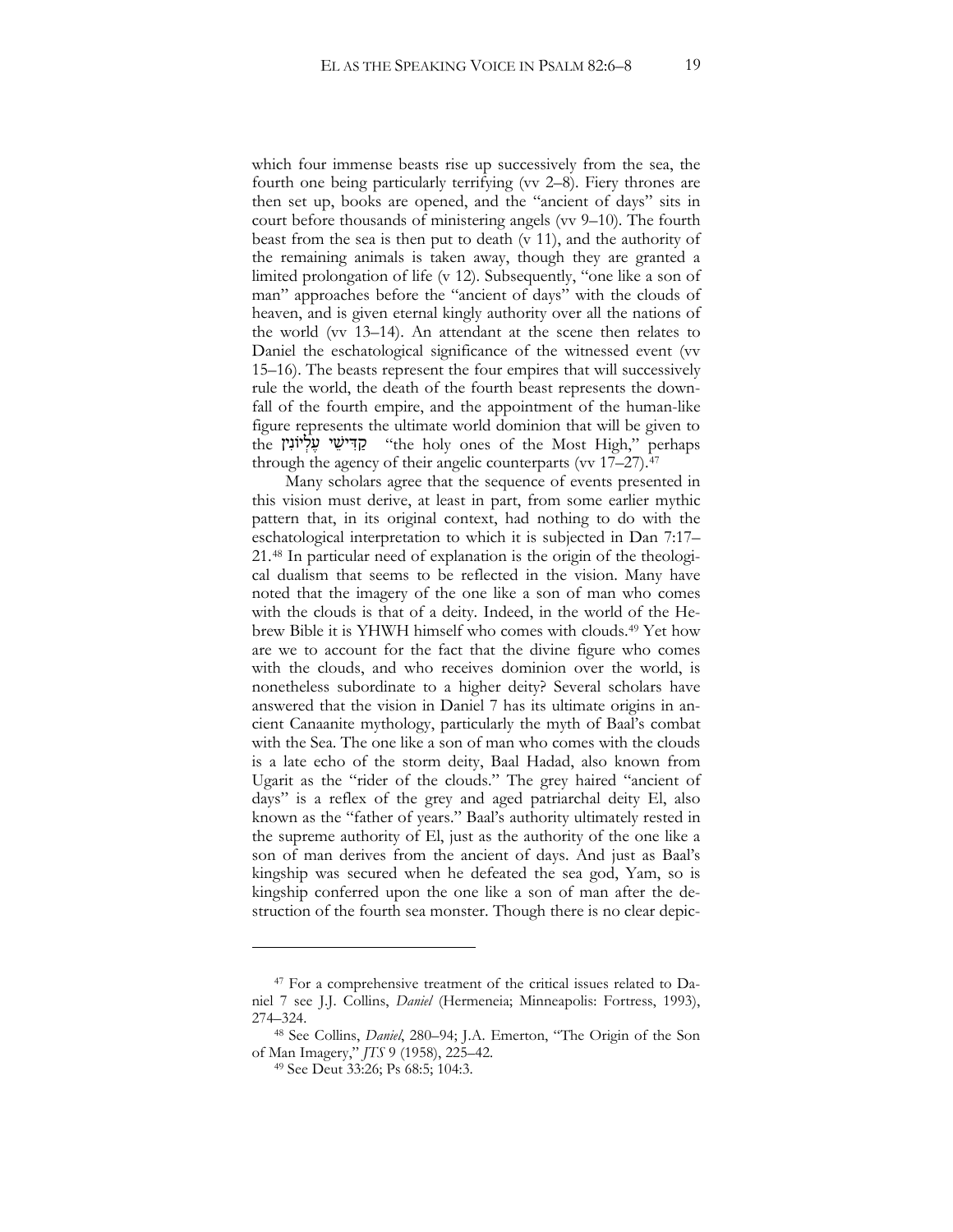tion of El appointing Baal to kingship after the conflict with Yam, El is known to have appointed other gods to their kingship in Ugaritic texts.[50](#page-19-0) It is not claimed, to be sure, that the author of Daniel drew directly from ancient Canaanite sources. Rather, the Canaanite myth of the combat with the Sea was perpetuated in the Jeru-salem cult,<sup>[51](#page-19-1)</sup> with YHWH taking on the role of Baal. Though the Old Testament witnesses to the myth of YHWH and the Sea do not speak of a higher deity who enthrones YHWH after his victory of the Sea, we may assume that the combat myth indeed existed in this form. The Yahwistic combat myth in this form was thus the intermediary link bridging the gap between the Ugaritic version of the combat myth and Daniel 7.[52](#page-19-2)

How are we to evaluate this position? We do not doubt that the pattern in Daniel 7 has its *ultimate* origins in pre-Yahwistic, Canaanite conceptions, or that it is grounded, in the end, in the figures of El and Baal. At the same time, we believe that the Yahwistic pattern reflected in Psalm 82 constitutes a much closer paradigm for Daniel 7 than the Canaanite combat myth. Psalm 82 presents a trial scene in which a high god, El/Elyon, proclaims the death sentence to divine beings that rule over nations, in wake of their crimes on earth. El/Elyon then confers upon a new deity, YHWH, the dominion over the world's nations that originally belonged to the condemned gods. This is very similar to what we find in Daniel 7. Here, too, we find a high god, the "Ancient of Days," or the "Most High" (Elaya)<sup>[53](#page-19-3)</sup> sitting in judgment in his courtroom before his ministering angels.[54](#page-19-4) Here, too, the convicted deities are

<span id="page-19-0"></span><sup>50</sup> The position was presented forcefully by Emerton ("The Origin of the Son of Man Imagery"). It has been defended and promoted by J.J. Collins, *The Apocalyptic Vision of the Book of Daniel* (HSM, 16^ Missoula, Mont.: Scholars, 1977), 99–101^ idem, *Daniel*, 286–94, and J. Day, *God's Conflict with the Dragon and the Sea* (Cambridge: Cambridge University, 1985), 160–67.

<span id="page-19-1"></span><sup>51</sup> On the connection between the Jerusalem cult, its royal and religious ideology, and the combat myth see Day, *God's Conflict with the Dragon and the Sea,* 120–40.

<span id="page-19-2"></span><sup>52</sup> See also P.G. Mosca, "Ugarit and Daniel: A Missing Link," *Biblica* 67 (1986), 496–517. Mosca sees one of the Royal Psalms in particular, Psalm 89, as providing the link between the Ugaritic combat myth and Daniel. It should be noted, however, that whereas in Psalm 89 YHWH gives the king dominion over Sea and River (v 26), the foes that he subdued (vv 10–11), in Daniel 7 the ancient of days does not subdue the beasts that rise from the water in battle, and does not hand them over to the dominion of the manlike creature. Rather, the beasts are completely eliminated by the divine court. The manlike creature does not rule over them, but replaces them, and takes over their inheritances.<br>53 God is referred to as ' $\frac{1}{3}$ עליא  $v$  ' 25. Note also the phrase קדישי עליונין

<span id="page-19-4"></span><span id="page-19-3"></span>in vv 18, 22, 25, 27, which is commonly rendered, "holy ones of the most high."<br><sup>54</sup> Note in particular vv 9–10: "Thrones were set up and the Ancient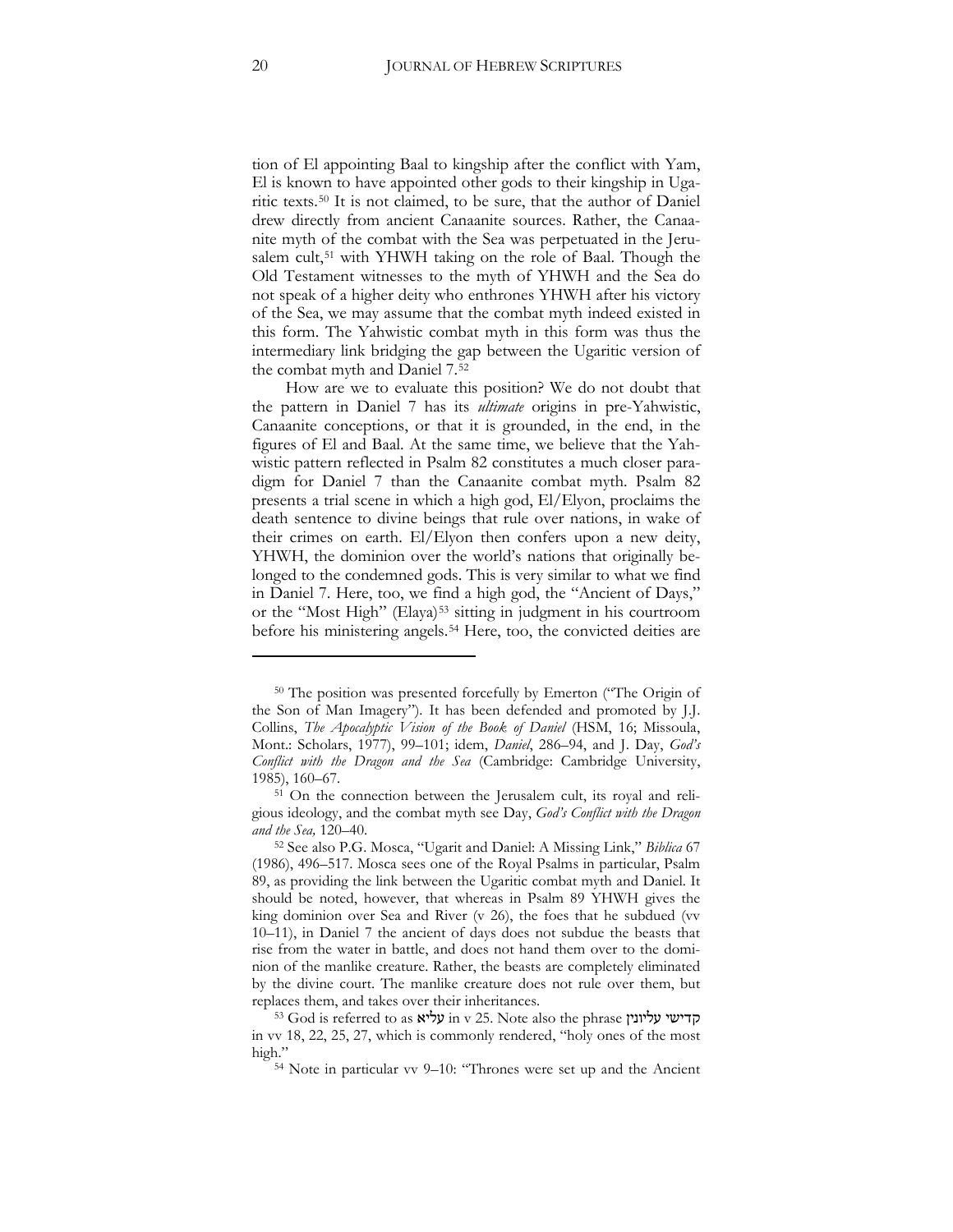associated with national entities. The particularly sinful behavior of the fourth beast results in his slaying. A limited prolongation of the lives of the other beasts is granted, though their dominion is confiscated immediately. Following this, a new divine figure is given the dominion of the world that originally belonged to the condemned beings. The combat myth is much more distant from Daniel 7 than Psalm 82 is, since the combat myth lacks the trial context that is so central to Daniel 7, and usually takes place in prehistorical times. In fact, the combat myth is significantly different from Daniel 7. In the combat myth, it is the competing god who vanquishes his foe with the force of strength, whereas in the trial of Daniel 7, it is the high god who sentences lower deities to death as punishment for their crimes. The new divine figure who is then awarded dominion does not win it in a contest of strength.

John Day attempts to minimize these differences between Daniel 7 and the combat myth: "Although not explicitly stated, we are probably to understand that the one like a son of man himself (under God) defeated the dragon, in view of the fact that the previously mentioned dragon-symbolized empires each in turn (under God) overthrew the one that preceded it."[55](#page-20-0) This, however, can hardly be correct. The one like a son of man first approaches the scene of the courtroom in v 13, after the fourth beast is slain and consigned to fire already in v 11. The one like a son of man is completely passive. The only thing he does is arrive and receive the dominion of the world from the ancient of days.<sup>[56](#page-20-1)</sup> There can be little doubt, then, that the fourth beast was slain not by the one like a son of man, but by unspecified agents of the court, probably taken from the thousands of angels who were in attendance.[57](#page-20-2)

<u>.</u>

<span id="page-20-2"></span>the others as well.<br><sup>57</sup> In light of the above, we would question whether Daniel 7 truly draws in any significant way upon the combat myth at all. While it is true that the beasts that are slain and/or deprived of dominion arise from the sea, this hardly makes them "sea monsters." The fact is that the four beasts are clearly described as land creatures. The first resembled a lion, the second a bear, and the third a leopard. The fourth beast is not compared to a specific land animal, but it has teeth of iron, claws of bronze, and feet that trample (v 7). This hardly sounds like a sea monster. There are no aquatic qualities to any of the beasts. They come from the sea, but act out their parts completely on dry land. Nor can we say that they are in combat either with the one like a son of man, or with God. They are in combat only with the nations that they dominate. This they do at the

of Days took his seat… The court sat in judgment and the books were opened."

<span id="page-20-1"></span><span id="page-20-0"></span><sup>55</sup> Day, *God's Conflict with the Dragon and the Sea*, 162. 56 Day's attempt (*God's Conflict with the Dragon and the Sea*, 162) to ascribe the execution of the fourth beast to the son of man on the basis of the fact that each dragon-symbolized empire overthrew the one that preceded it is also weak. Nowhere in Daniel 7 do we find that each beast slew the previous one. This is why the court tries not only the fourth beast, but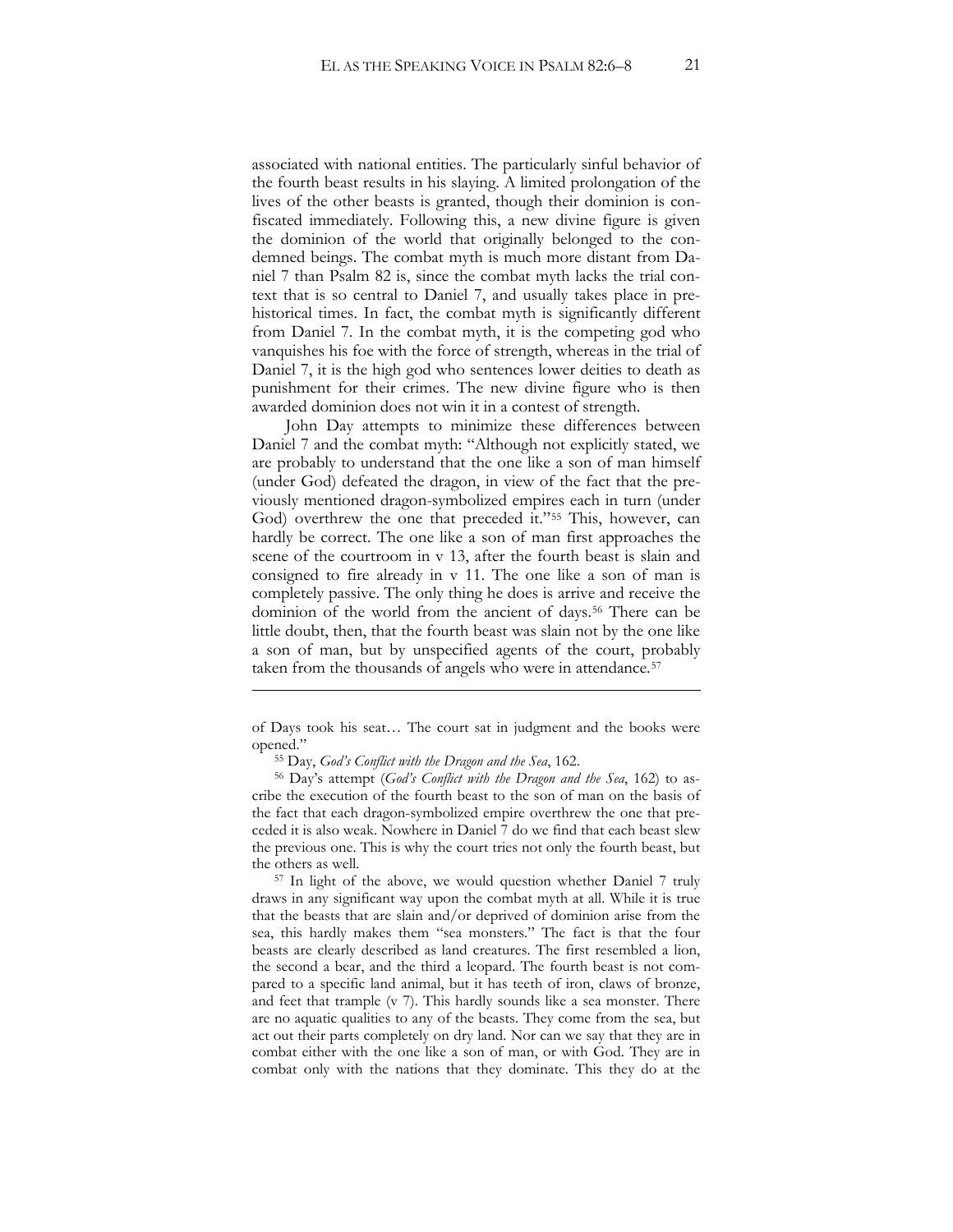The situation may be similar in Psalm 82. In the final verse of the text El calls upon YHWH to inherit the nations. He does not, however, explicitly call upon him to kill the gods. Possibly, these gods are thought of as killed through the agency of the heavenly court the moment that El condemns them to death (v 7). Accordingly, nothing would be left for YHWH to do but take possession of their inheritances, the nations. It is probably preferable, however, to understand v 7 as El's decree that the gods will fall *in battle*.[58](#page-21-0) El's charge to YHWH in v 8 would then imply that it is YHWH's task to actualize the decree of v 7, and *liberate* the nations (  $w$ **500** הארץ)<sup>[59](#page-21-1)</sup> from their corrupt and exploitative gods by destroying them. It should be recalled that in biblical law the prosecuting witnesses are required to take the lead in carrying out the death sentence (Deut 17:7). Since YHWH in Psalm 82 testifies against the gods, it is reasonable to expect that he would be entrusted with the task of implementing the court sentence.<sup>[60](#page-21-2)</sup> Yet even following this reading, the theomachy envisioned in Psalm 82 would remain significantly different from the one depicted in the Canaanite and Israelite myth of the combat with the sea. First, the defeated gods of Psalm 82 are national and not aquatic. They do not act in prehistorical times, but within the framework of the history of world nations. Nor do these gods seek to contend with other deities for authority through the use of force. They are perfectly content with the limited authority that they have been given. Finally, the ultimate demise of these gods is preordained and guaranteed. Whereas in the Ugaritic combat myth with the sea we find a real power struggle for supremacy and authority among the gods, based upon the principle of "might makes right," in Psalm 82 YHWH's authority is founded on his own justice and righteousness, on the corruption of

<u>.</u>

behest of God himself, who gives them their dominion for the predetermined time allotment. When the beasts do come in contact with God, it is in the courtroom alone, not the battlefield. If the imagery does derive ultimately from the myth of the combat with the sea it must be admitted, nonetheless, that the echo is quite muted.

<span id="page-21-0"></span><sup>58</sup> Note that נפל is often used with reference to death in battle (Josh 8:25; Judg 8:10). 59 For  $\frac{59}{59}$  For  $\frac{64}{59}$  as salvation and liberation from social exploitation or po-

<span id="page-21-1"></span>litical oppression see I.L. Seeligmann, "Zur Terminologie fur das Gerichtsverfahren im Wortschatz der biblischen Hebraisch," E. Blum (ed.) *Gesammenlte Studien zur Hebräischen Bibel* (FZAT, 41^ Tübingen: Mohr Siebeck, 2004), 312–17. See also M. Weinfeld, *Social Justice in Ancient Israel and in the Ancient Near East* (Jerusalem/Minneapolis: Magnes/Fortress, 1995), 39–

<span id="page-21-2"></span><sup>42.&</sup>lt;br><sup>60</sup> An echo of this conception may be found in the representation of YHWH carrying out "judgments" against the gods of Egypt, presumably, for their role in the exploitation of the Israelites (Exod 12:12).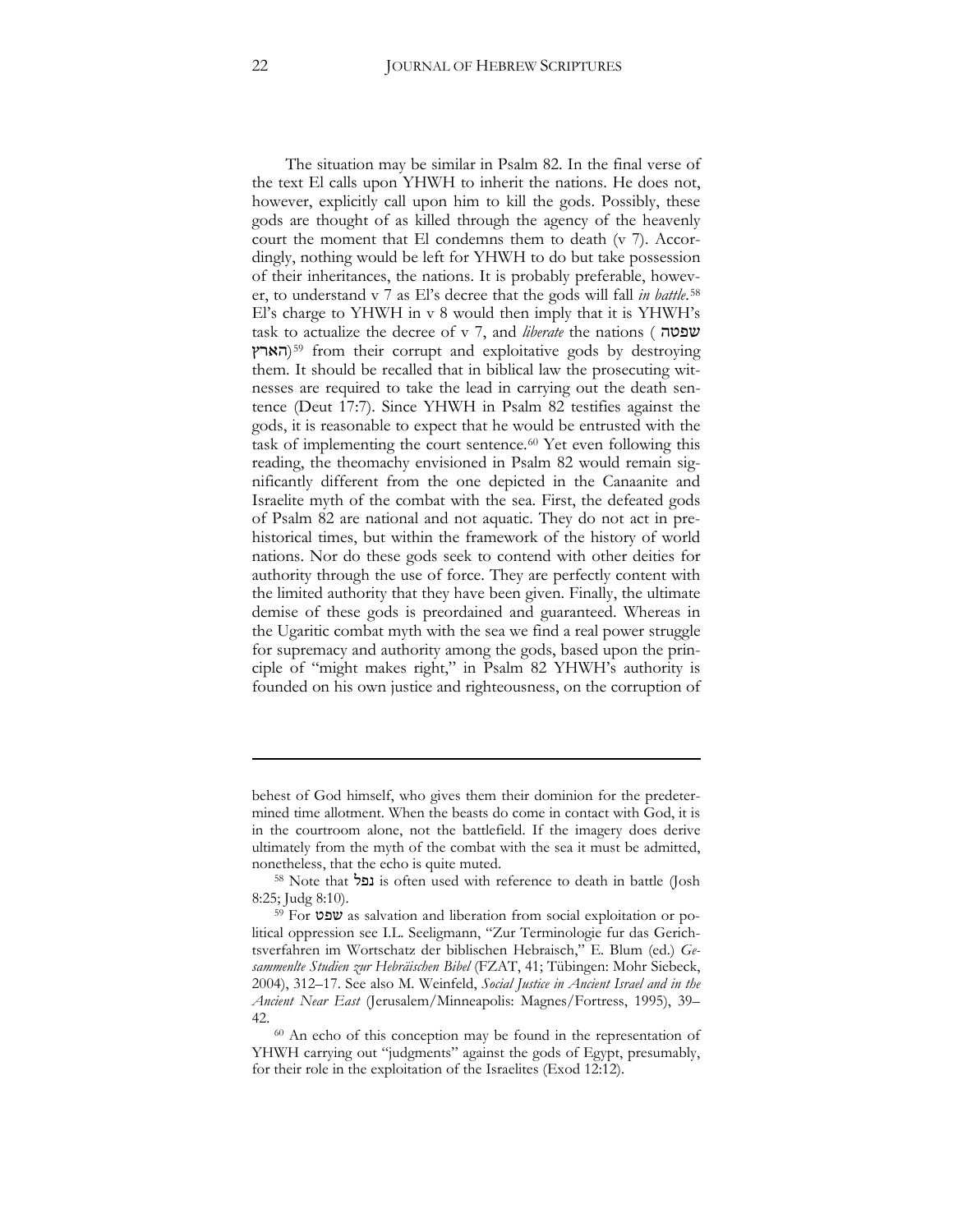the gods, and on the supreme and ultimate authority of El, and this guarantees from the start the outcome of the confrontation.[61](#page-22-0)

#### **CONCLUSION**

 $\ddot{\phantom{a}}$ 

In sum, we may consider the basic imagery of Daniel 7, with its implicit theological dualism, to be a late echo of the divine courtroom motif that is reflected earlier in Psalm 82, where the dualism is explicit.[62](#page-22-1) The author of Daniel basically suppressed the theological dualism of the mythic pattern he adopted. The sinful deities were now presented as animal monsters that symbolize successive, sinful, world empires, and their divine replacement was presented as a human looking eschatological symbol of Israel. Most important, the judge of the courtroom was no longer El as distinct from YHWH. He was completely identified with the one and only God of Israel.

Though the book of Daniel suppressed the theological dualism of Psalm 82, it hardly succeeded in eradicating it. The dualistic imagery of Psalm 82 continued to reverberate, though through the

<span id="page-22-0"></span><sup>61</sup> A good analogy to the appointment of YHWH in Psalm 82:8 as leader of the world, and the charge given him to defeat the gods may be found in the appointment of Marduk by the assembly of older gods *before* the confrontation with Tiamat. Here we read: "O Marduk, you are our champion! We hereby give you sovereignty over all of the whole universe. Sit in the assembly and your word shall be pre-eminent! May your weapons never miss (the mark), may they smash your enemies! O lord, spare the life of him who trusts in you, but drain the life of the god who has espoused evil." Following this we find the proclamation: "Marduk is King!" and the concomitant charge, "Go, and cut off the life of Tiamat!" (S. Dalley, *Myths from Mesopotamia: Creation, the Flood, Gilgamesh, and Others* (Oxford: Oxford University, 2000), 250. Of course, the conflict here occurs before the creation of humanity, and has no relation to the role of the gods as the custodians of justice within human society. Furthermore, there is no parallel here to the absolute authority of El in Psalm 82. The authority invested in Marduk is relative and provisional, and is only confirmed after the actual defeat of Tiamat and her party. In Psalm 82, in contrast, the authority of the gods comes from the same El that then confiscates it and gives it to YHWH. And whereas in the Mesopotamian Creation Epic the gods of the council confer authority, in Psalm 82 they are the ones divested of authority and condemned to death. 62 This allows us to dispense with the hypothesis of Collins, who sees

<span id="page-22-1"></span>in the fact that the beast from the sea was executed in a juridical assembly, and not slain in combat, the distinctively Jewish adaptation of the combat myth in Daniel 7. In the words of Collins, the juridical character of Daniel 7, "may be related to the growing importance of the idea of a final judgment in the apocalyptic literature of the Hellenistic period" (Collins, *Daniel*, 291). The judicial character of the mythic vision in Daniel 7, it turns out, is not a Hellenistic Jewish adaptation of the combat myth. It belongs, rather, to the essential nature of the mythic pattern of the trial of the gods that is reflected already in Psalm 82.